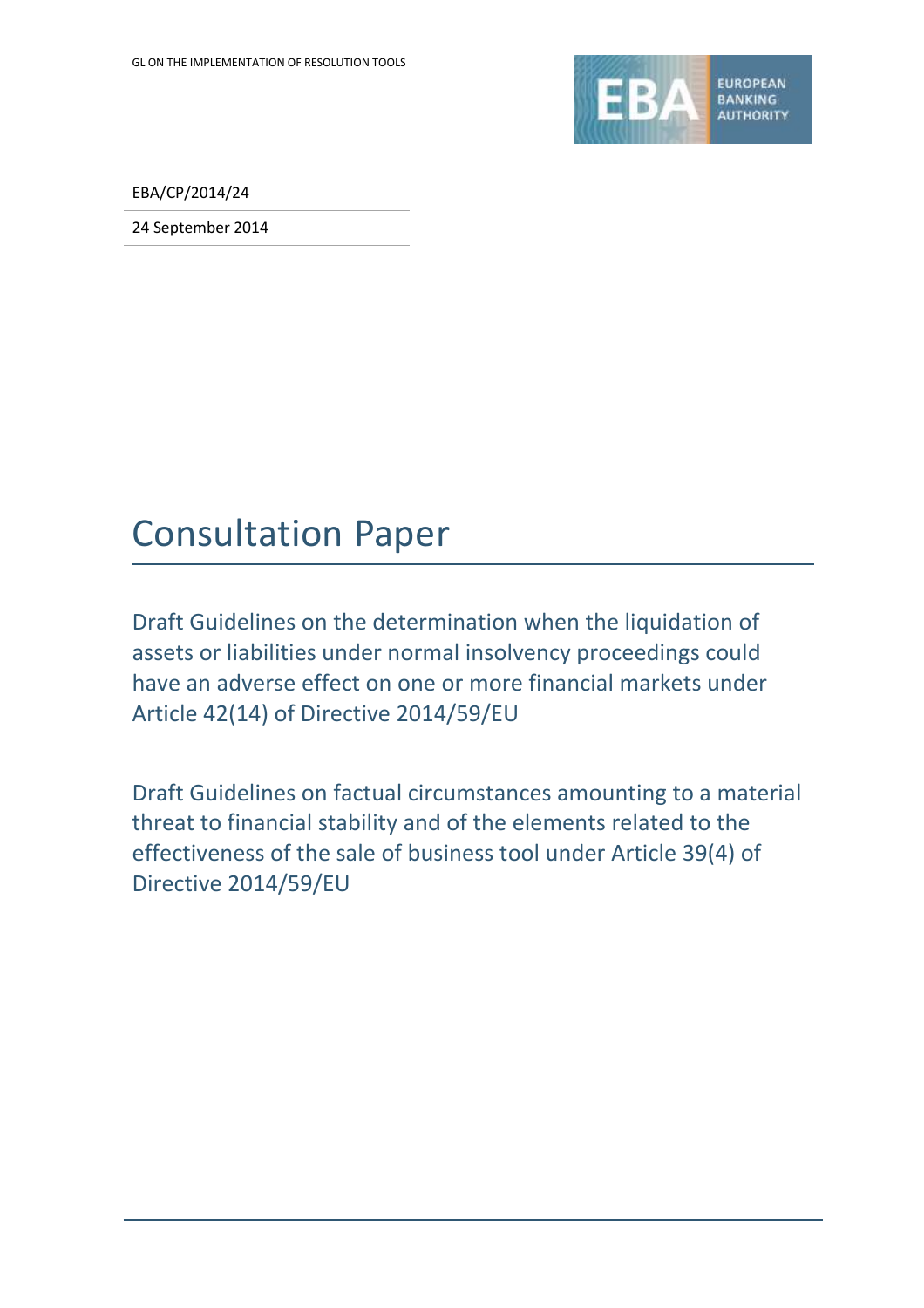

# **Contents**

### **Contents**

|                                                                                                                                                                                   | 1. Responding to this Consultation                                                                                                                                                 | 3  |  |  |
|-----------------------------------------------------------------------------------------------------------------------------------------------------------------------------------|------------------------------------------------------------------------------------------------------------------------------------------------------------------------------------|----|--|--|
|                                                                                                                                                                                   | 2. Executive Summary                                                                                                                                                               | 4  |  |  |
|                                                                                                                                                                                   | 3. Background and rationale                                                                                                                                                        | 5  |  |  |
| 3.1                                                                                                                                                                               | Guidelines on factual circumstances amounting to a material threat to financial stability and<br>of the elements related to the effectiveness of the sale of business tool         | 5. |  |  |
| 3.2                                                                                                                                                                               | Guidelines on the determination when the liquidation of assets or liabilities under normal<br>insolvency proceedings could have an adverse effect on one or more financial markets | 6  |  |  |
|                                                                                                                                                                                   | 4. EBA Guidelines on factual circumstances amounting to a material threat to financial<br>stability and of the elements related to the effectiveness of the sale of business tool  | 8  |  |  |
| 5. EBA Guidelines on the determination when the liquidation of assets or liabilities under<br>normal insolvency proceedings could have an adverse effect on one or more financial |                                                                                                                                                                                    |    |  |  |
|                                                                                                                                                                                   | markets                                                                                                                                                                            | 12 |  |  |
|                                                                                                                                                                                   | 6. Accompanying documents                                                                                                                                                          | 16 |  |  |
| 6.1                                                                                                                                                                               | Cost-Benefit Analysis / Impact Assessment                                                                                                                                          | 16 |  |  |
| 6.2                                                                                                                                                                               | Overview of questions for Consultation                                                                                                                                             | 22 |  |  |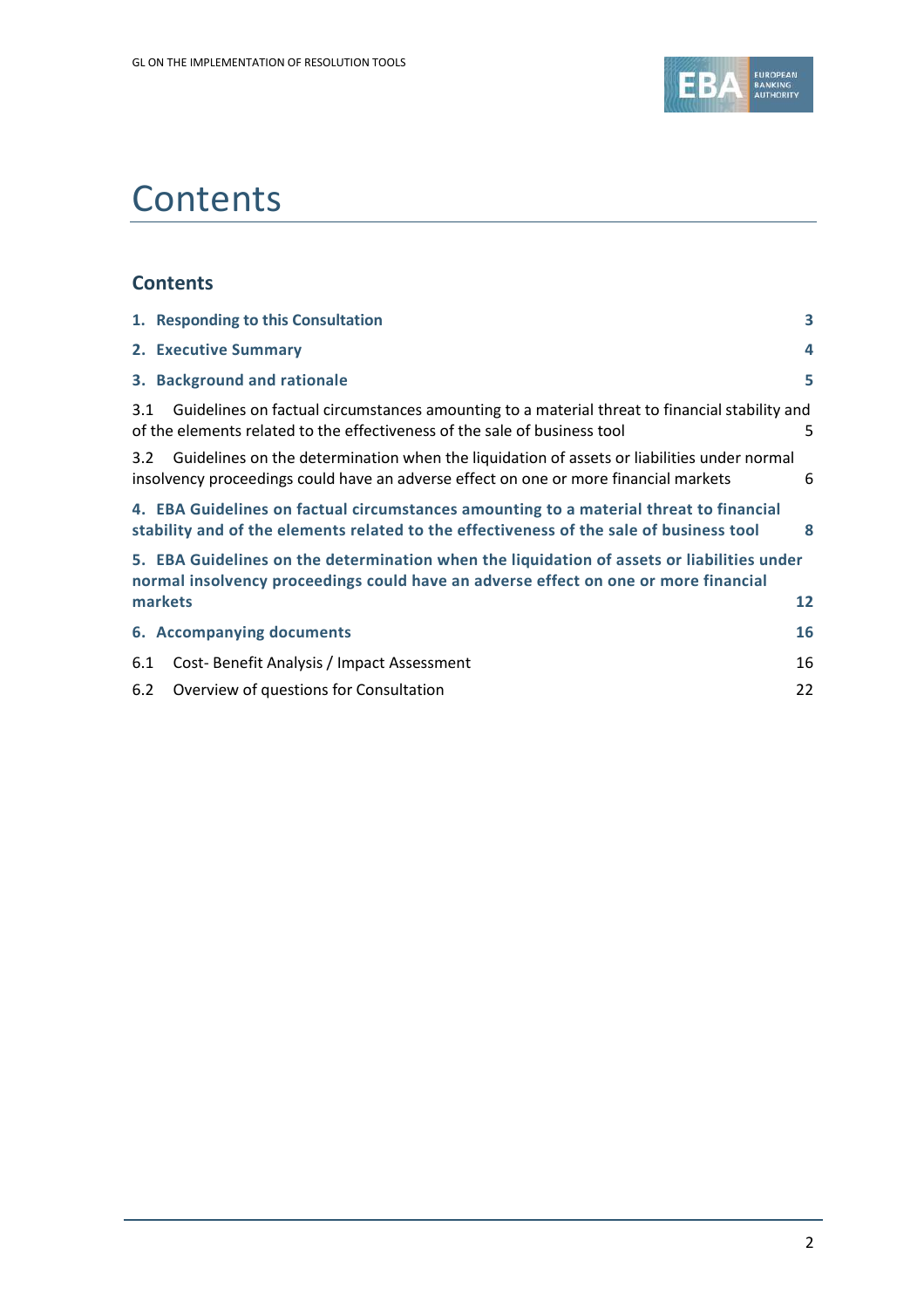

# <span id="page-2-0"></span>1. Responding to this Consultation

The EBA invites comments on all proposals put forward in this paper and in particular on the specific questions summarised in 5.2.

Comments are most helpful if they:

- **Fallengia Exercise 1** respond to the question stated;
- **Example 3** indicate the specific point to which a comment relates;
- contain a clear rationale;
- provide evidence to support the views expressed/ rationale proposed; and
- **Example 2** describe any alternative regulatory choices the EBA should consider.

#### **Submission of responses**

To submit your comments, click on the 'send your comments' button on the consultation page by 22 December 2014. Please note that comments submitted after this deadline, or submitted via other means may not be processed.

#### **Publication of responses**

Please clearly indicate in the consultation form if you wish your comments to be disclosed or to be treated as confidential. A confidential response may be requested from us in accordance with the EBA's rules on public access to documents. We may consult you if we receive such a request. Any decision we make not to disclose the response is reviewable by the EBA's Board of Appeal and the European Ombudsman.

#### **Data protection**

The protection of individuals with regard to the processing of personal data by the EBA is based on Regulation (EC) N° 45/2001 of the European Parliament and of the Council of 18 December 2000 as implemented by the EBA in its implementing rules adopted by its Management Board. Further information on data protection can be found under the [Legal notice section](http://eba.europa.eu/legal-notice) of the EBA website.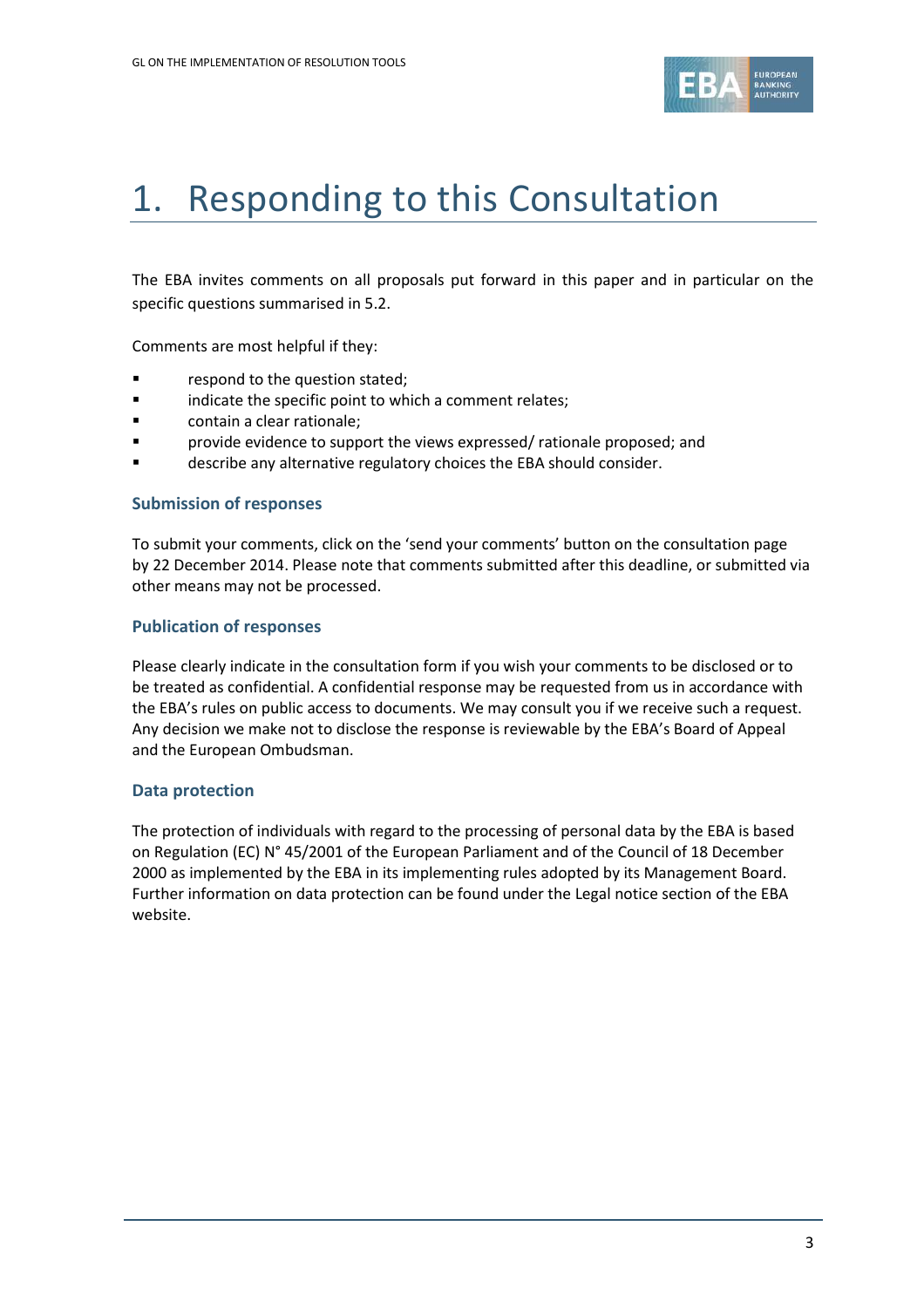

# <span id="page-3-0"></span>2. Executive Summary

Article 39(4) of Directive 2014/59/EU mandates the EBA to specify the factual circumstances amounting to a material threat to financial stability arising from or aggravated by the failure or likely failure of an institution under resolution and the elements where compliance with requirements to market the institution as set out in Article 39(1) of Directive 2014/59/EU would be likely to undermine the effectiveness of the sale of business tool in addressing that threat or achieving the resolution objective of avoiding significant adverse effects on financial stability.

To foster convergent practices among resolution authorities, these guidelines give guidance on these circumstances, and elements to be considered in their assessment. When assessing the impact on all market participants, which includes institutions and financial markets including infrastructure providers as well as non-financial customers, resolution authorities should in particular consider circumstances which are relevant for the risk that marketing the institution under resolution results in aggravating uncertainty and a loss of market confidence.

For each of the marketing requirements set out in Article 39(1) the guidelines identify elements where compliance could undermine the effectiveness of the sale of business tool. Potential conflicts between the marketing requirements and the resolution objective can for example arise where there is the risk that full compliance causes additional uncertainty and a loss of market confidence or where certain potential purchasers may be more likely to ensure financial stability than others, and in general with respect to the legal and organisational feasibility, the practicability and the timely implementation of the sale.

Article 42(14) of Directive 2014/59/EU mandates the EBA to issue guidelines to promote the convergence of supervisory and resolution practices regarding the determination when the liquidation of the assets or liabilities under normal insolvency proceeding could have an adverse effect on one or more financial markets.

The guidelines set out three elements that should be considered by resolution authorities when assessing the market situation for the assets concerned and the potential direct and indirect effects on financial markets:

- (a) Whether the market for these assets is impaired.
- (b) The impact of a disposal of these assets on the markets where they are traded.

(c) The situation of the financial markets and the direct and indirect effects of an impairment of the markets for these assets.

For each of these elements the guidelines identify a list of factors resolution authorities should assess, with a particular view to the risk of causing additional pressure on prices and causing contagion.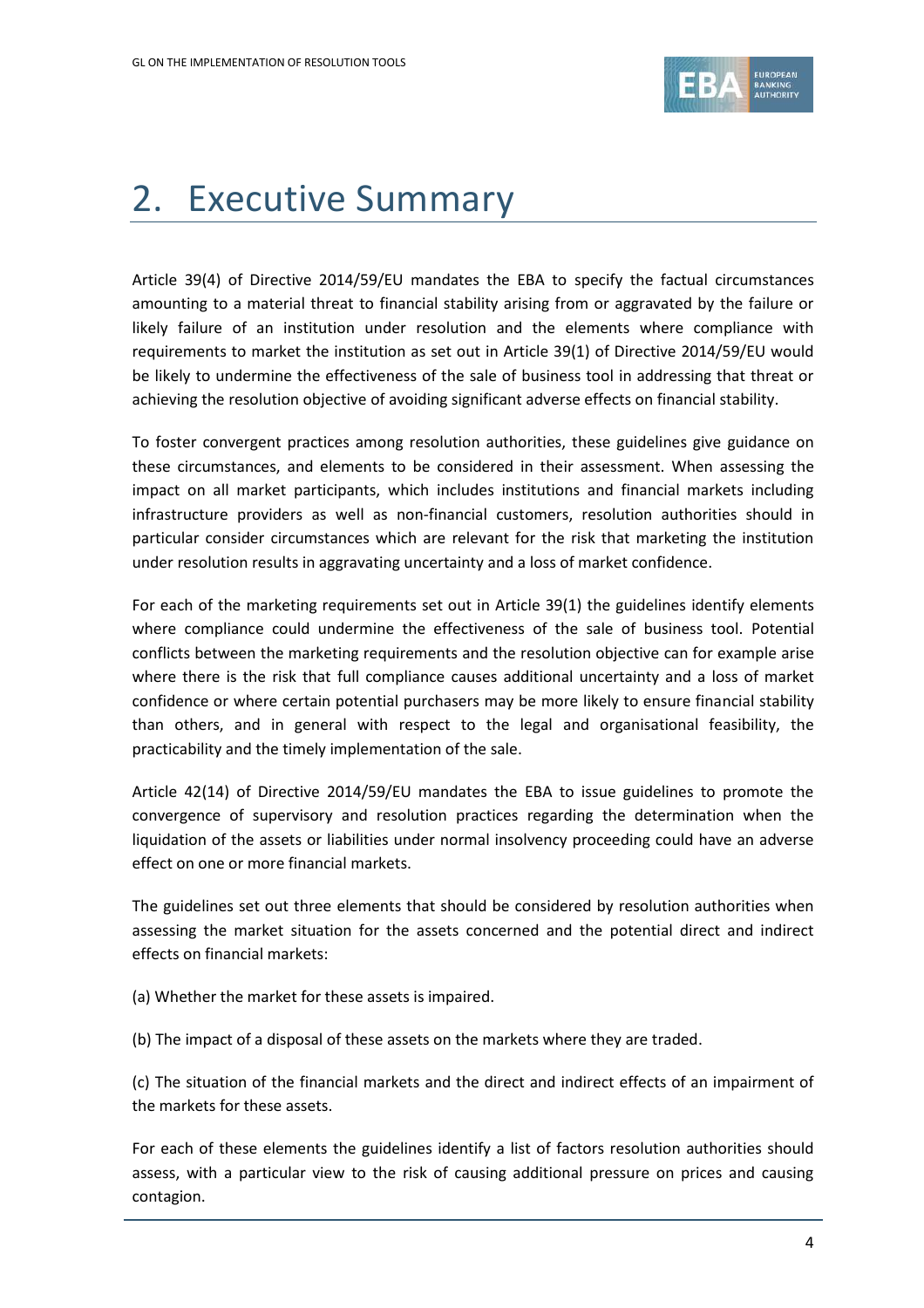

# <span id="page-4-0"></span>3. Background and rationale

# <span id="page-4-1"></span>3.1 Guidelines on factual circumstances amounting to a material threat to financial stability and of the elements related to the effectiveness of the sale of business tool

Directive 2014/59/EU establishes a framework of tools for the orderly resolution of failing institutions. Prior to the existence of resolution frameworks in Member States the sale of an ailing bank has often been a way of avoiding a negative impact on financial markets and financial stability. The creation of a special resolution tool and the potential combination with other resolution tools has facilitated the application and implementation of a sale of the institutions or parts of its business on the initiative of the resolution authority without the consent of shareholders.

Article 39 of the Directive requires resolution authorities when applying the sale of business tool to make arrangements for the marketing of the institution in an open, transparent and nondiscriminatory process with a view to fair competition and general principles of the single market, while aiming to maximise, as far as possible, the sale price. However, the Directive recognises that for reasons of urgency a process complying with all requirements may be impossible.

These guidelines aim at giving guidance on these reasons of urgency which justify modifications of the standard sales process by specifying circumstances which amount to a material threat to financial stability arising from or aggravated by the failure or likely failure of the institution under resolution. As every financial crisis has very specific causes and challenges the guidelines set out a non-exhaustive list of circumstances, and elements to be considered in the assessment of such circumstances. In general, resolution authorities should consider the impact on all market participants, which includes institutions and financial markets including infrastructure providers and non-financial customers. Resolution authorities should in particular consider, but not limit themselves, to circumstances which are relevant for the risk that marketing the institution under resolution results in aggravating uncertainty and a loss of market confidence, such as dysfunctional interbank lending and funding markets.

In their second part the guidelines specify for each of the requirements set out in Article 39(1) the elements where compliance could undermine the effectiveness of the sale of business tool in addressing the threat to financial stability mentioned in the previous paragraph or achieving the resolution objective to avoid significant adverse effects on financial stability. Again the list of elements is non-exhaustive to enable resolution authorities to decide on a case-by-case decision while giving sufficient guidance to achieve an appropriate level of convergence. Potential conflicts between the marketing requirements on the one hand, and the effectiveness of the tool and the resolution objective on the other hand, can inter alia arise where there is the risk that they cause additional uncertainty and a loss of market confidence or where certain potential purchasers may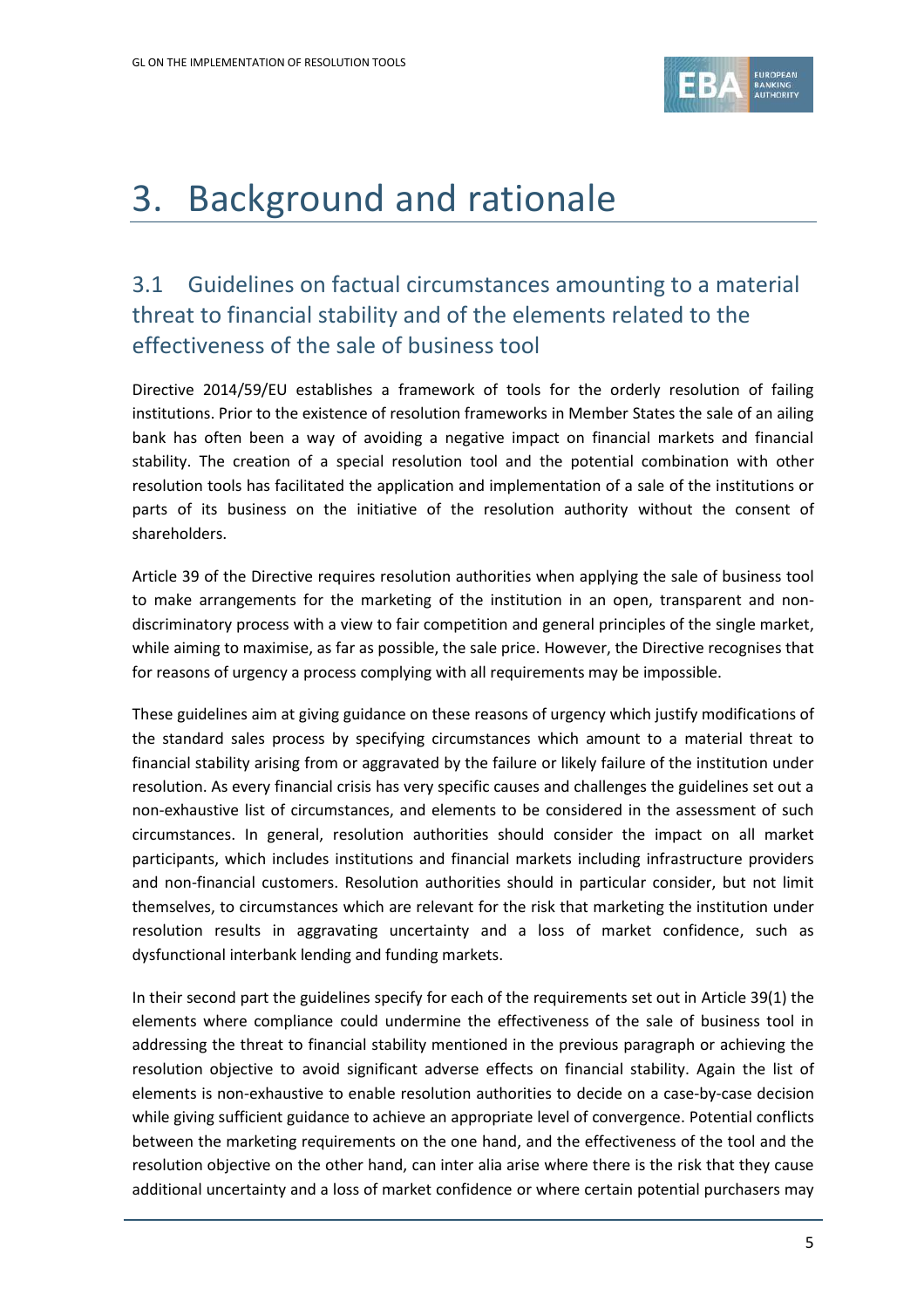

be more likely to ensure financial stability than others. More in general such conflicts should be assessed with respect to the legal and organisational feasibility, the practicability and the timely implementation of the sale.

## <span id="page-5-0"></span>3.2 Guidelines on the determination when the liquidation of assets or liabilities under normal insolvency proceedings could have an adverse effect on one or more financial markets

Holdings of impaired assets and depreciation were the cause for most cases of financial distress of institutions during the global financial crisis of 2008 and the following years. Many Member States established asset separation schemes ('bad banks') to relieve banks' balance sheets from these depreciated assets and the risks linked to them. In a comparable way the asset separation tool under Directive 2014/59/EU enables authorities to transfer assets, rights or liabilities of an institution under resolution to a separate vehicle, in order to wind these activities down orderly while maintaining the continuance of critical functions of the institution in resolution. However, the Directive stipulates that the tool may only be used in conjunction with other tools to prevent an undue competitive advantage for the failing institution. For the same reason, Article 42(5) limits the use of this power: It may only be used if the situation of the particular market for those assets is of such a nature that the liquidation of those assets under normal insolvency proceedings could have an adverse effect on one or more financial markets, or where the transfer is necessary to ensure the proper functioning of the institution under resolution or bridge institution or to maximise liquidation proceeds.

The EBA is mandated to issue guidelines to promote the convergence of supervisory and resolution practices regarding the determination when the liquidation of the assets or liabilities under normal insolvency proceeding could have an adverse effect on one or more financial markets. The scope of the guidelines is limited to this condition point (a) of Article 42(5) and does not relate to the points (b) and (c). The guidelines set out three categories of elements that should be considered by resolution authorities when assessing the market situation for the assets concerned and the potential direct and indirect effects on financial markets:

(a) Whether the market for these assets is impaired.

(b) The impact of a disposal of these assets on the markets where they are traded.

(c) The situation of the financial markets and the direct and indirect effects of an impairment of the markets for these assets.

The latter categories are based on the former ones, and the guidelines identify for each of them a non-exhaustive list of factors resolution authorities should assess. As far as the urgency of the matter permits, resolution authorities should analyse the situation of the market for these assets and comparable asset classes, the general condition of financial markets and competitors of the institution in resolution, with a particular view to the risk of causing additional pressure on prices or contagion. However, it should be noted that neither a deterioration in the quality of the assets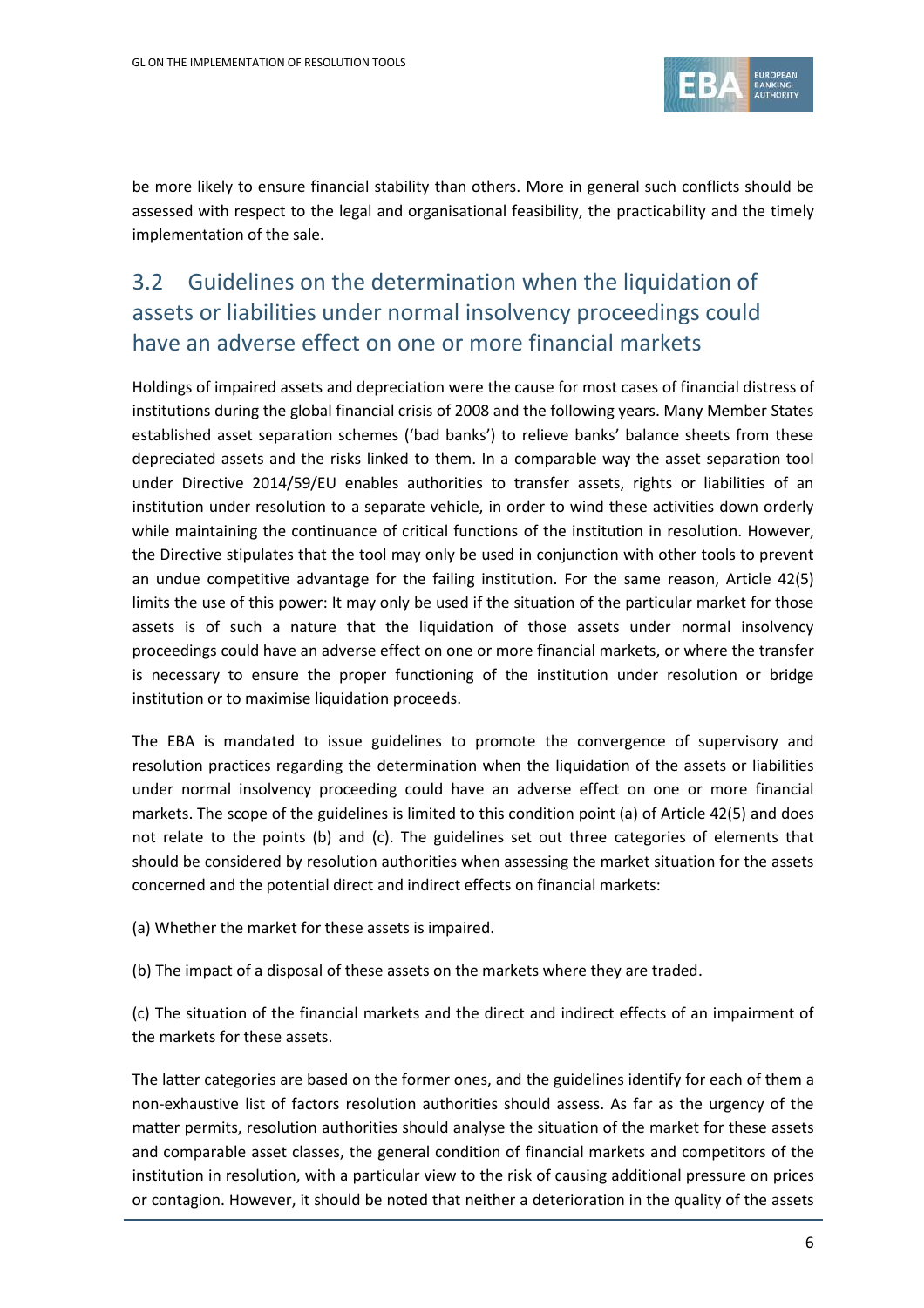

concerned nor dysfunctional markets are indispensably required for the conclusion that the liquidation could have an adverse effect on one or more financial markets.

The mandate speaks of a liquidation of assets or liabilities. A liquidation of assets may occur if assets and liabilities are linked together in a portfolio, for example of derivatives. The guidelines establish that resolution authorities should have regard to the specificities of derivative portfolios, as their liquidation or transfer, respectively may have a considerable impact on counterparties.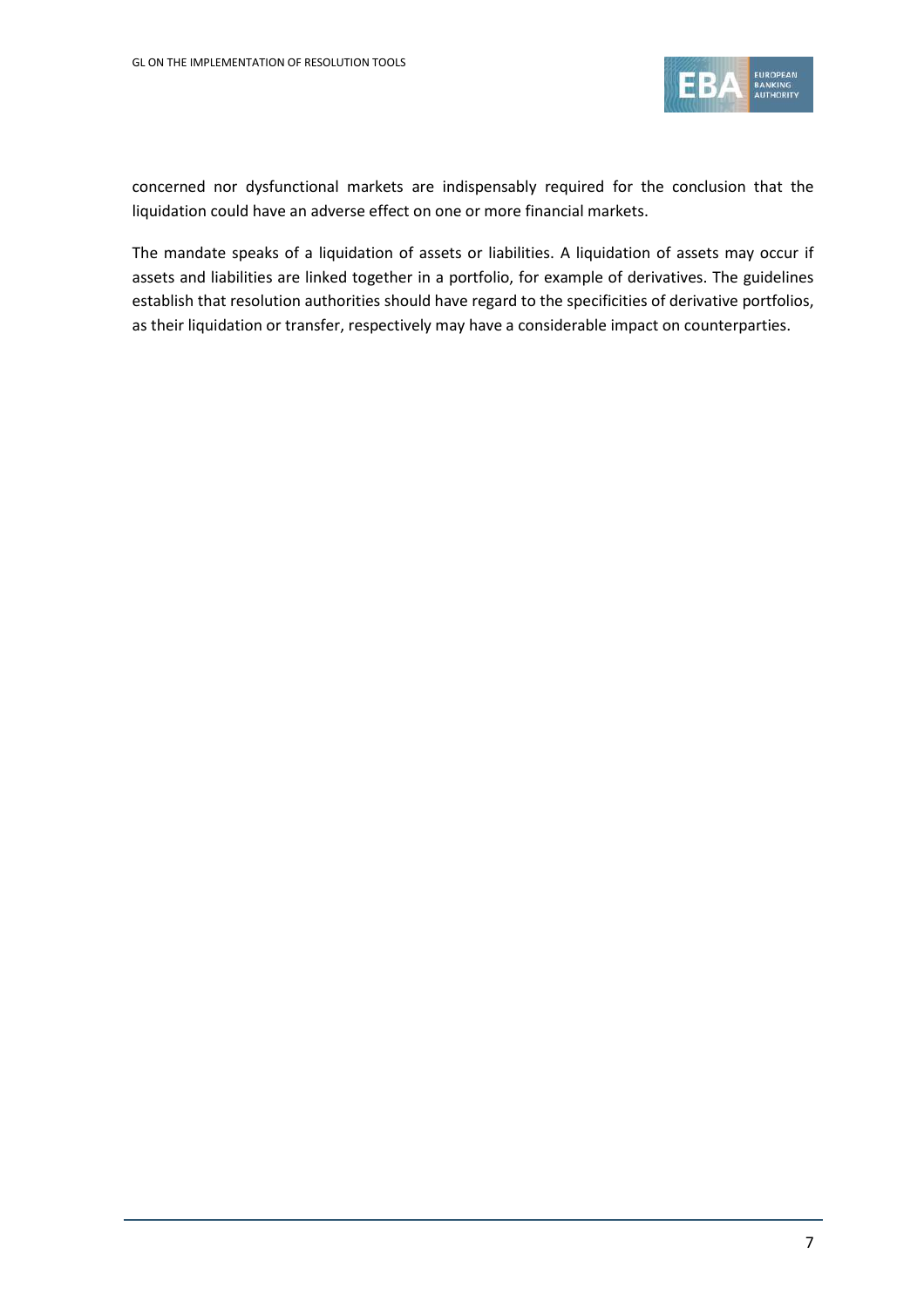

# <span id="page-7-0"></span>4. EBA Guidelines on factual circumstances amounting to a material threat to financial stability and of the elements related to the effectiveness of the sale of business tool

### Status of these guidelines

This document contains guidelines issued pursuant to Article 16 of Regulation (EU) No 1093/2010 of the European Parliament and of the Council of 24 November 2010 establishing a European Supervisory Authority (European Banking Authority), amending Decision No 716/2009/EC and repealing Commission Decision 2009/78/EC ('*the EBA Regulation'*). In accordance with Article 16(3) of the EBA Regulation, competent authorities and financial institutions must make every effort to comply with the guidelines.

Guidelines set out the EBA's view of appropriate supervisory practices within the European System of Financial Supervision or of how Union law should be applied in a particular area. The EBA therefore expects all competent authorities and financial institutions to whom guidelines are addressed to comply with guidelines. Competent authorities to whom guidelines apply should comply by incorporating them into their supervisory practices as appropriate (e.g. by amending their legal framework or their supervisory processes), including where guidelines are directed primarily at institutions.

### Reporting Requirements

According to Article 16(3) of the EBA Regulation, competent authorities must notify the EBA as to whether they comply or intend to comply with these guidelines, or otherwise with reasons for non-compliance, by dd.mm.yyyy. In the absence of any notification by this deadline, competent authorities will be considered by the EBA to be non-compliant. Notifications should be sent by submitting the form provided at Section 5 to [compliance@eba.europa.eu](mailto:compliance@eba.europa.eu) with the reference 'EBA/GL/201x/xx'. Notifications should be submitted by persons with appropriate authority to report compliance on behalf of their competent authorities.

Notifications will be published on the EBA website, in line with Article 16(3).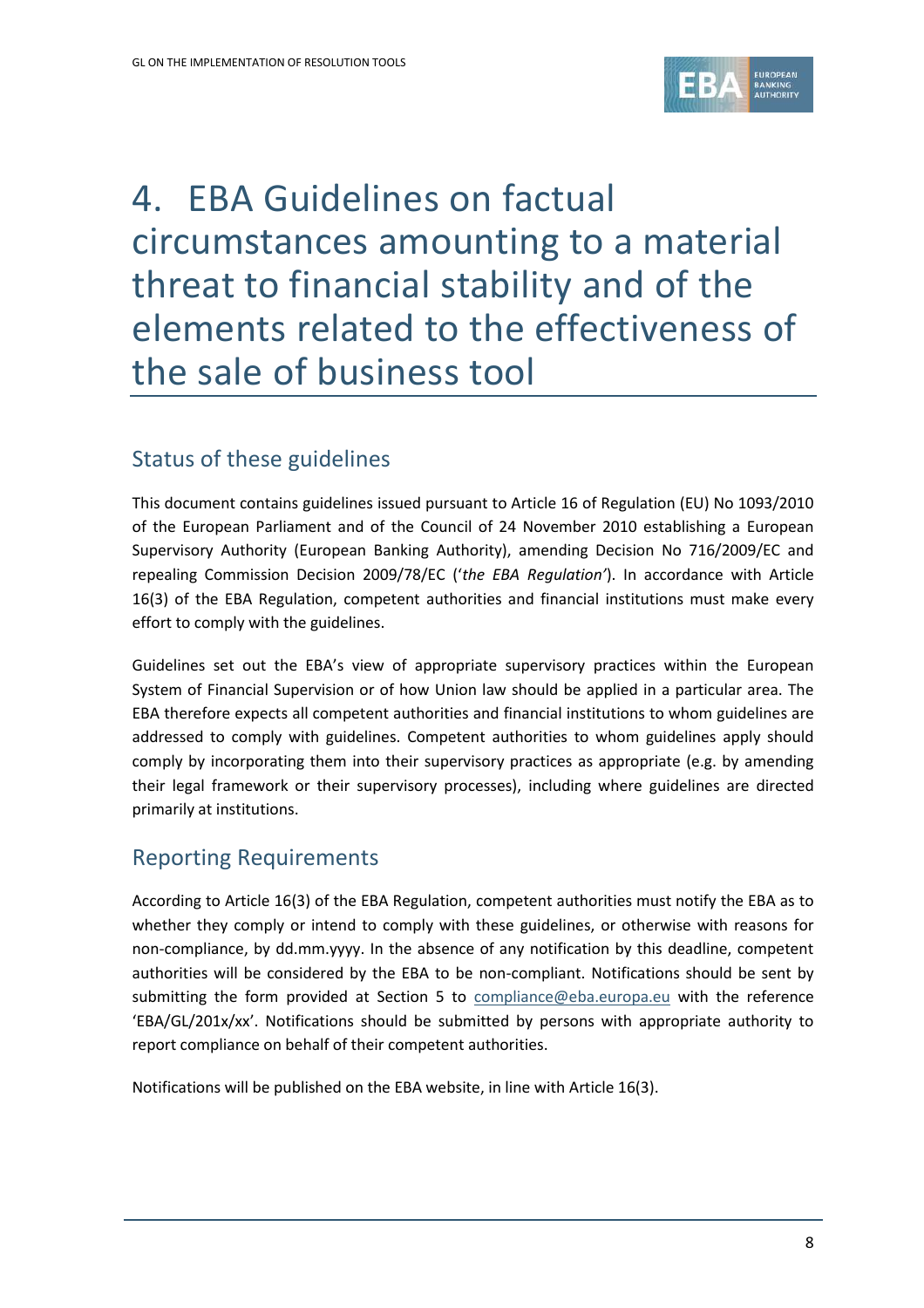

## Title I - Subject matter, scope and definitions

- 1. The guidelines specify the factual circumstances amounting to a material threat to financial stability arising from or aggravated by the failure or likely failure of an institution under resolution within the meaning of point (a) of Article 39(4) of Directive 2014/59/EU and the elements where compliance with requirements to market the institution as set out in Article 39(1) of Directive 2014/59/EU would be likely to undermine the effectiveness of the sale of business tool in addressing that threat or achieving the resolution objective specified in point (b) of Article 31(2) of Directive 2014/59/EU.
- 2. The guidelines apply to resolution authorities.

## Title II- Circumstances amounting to a material threat to financial stability

- 3. When assessing whether there is a material threat to financial stability arising from or aggravated by the failure or likely failure of the institution under resolution in the context of the requirement to market relating to the application of the sale of business tool, resolution authorities should consider the impact on other institutions and financial markets including infrastructure providers and non-financial institution customers. Resolution authorities should in particular consider, but not limit themselves to, factual circumstances which are relevant for the risk that marketing the institution under resolution results in aggravating uncertainty and a loss of market confidence. These circumstances should include at least any of the following:
	- (a) the risk of a systemic crisis or contagion, as evident from the number, size or significance of institutions which are at risk of meeting the conditions for early intervention, or from public financial support to institutions or extraordinary liquidity facilities by central banks;
	- (b) the risk of a discontinuance of critical functions or a significant increase in prices for the provision of these functions as evident from changes in market conditions for these functions or their availability, or the expectation of counterparties and other market participants in this respect;
	- (c) withdrawal of short term funding or deposits;
	- (d) decreases in share prices of institutions or in prices of assets held by institutions, in particular where they can have an impact on the capital situation of institutions;
	- (e) reduction in short or medium term funding available to institutions;
	- (f) impairment to the functioning of the interbank funding market, as particularly apparent from an increase of margin requirements and decrease of collateral available to institutions;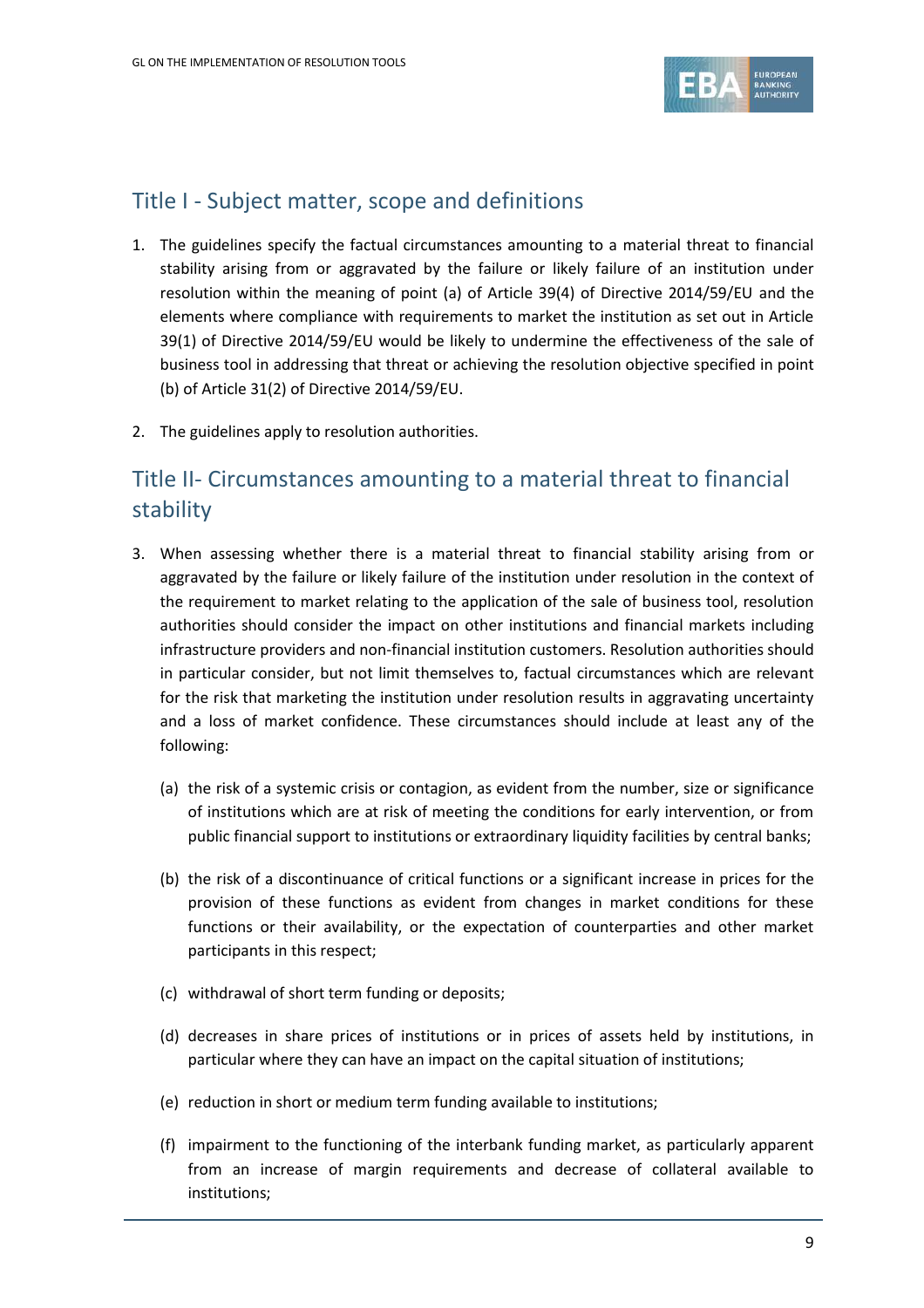

- (g) increases in prices for credit default insurance or decrease in ratings of institutions or other market participants, which are relevant for the financial situation of institutions.
- 4. Resolution authorities should assess the likelihood of an imminent impairment to any of these elements which could affect institutions other than the institution under resolution that are relevant for the financial stability of one or more Member States based on their relevance as individuals and collective, as appropriate.

#### **Question 1**

**Should the elements listed above be further specified by any qualitative or quantitative indicators, in particular with respect to the development of prices or market conditions as factors evidencing a material threat to financial stability, to ensure convergent practices?** 

**Are there further relevant elements which should be included?**

## Title III- Elements relating to the effectiveness of the sale of business tool and to financial stability

- 5. When assessing whether compliance with the requirements set out in Article 39(1) of Directive 2014/59/EU would be likely to undermine the effectiveness of the sale of business tool or achieving the resolution objective of avoiding significant adverse effects on financial stability, resolution authorities should consider at least the following elements:
	- (a) With regard to the requirement of transparency stipulated by point (a) of Article 39(2) of Directive 2014/59/EU, the risk that marketing to a wider circle of potential purchasers and that disclosure of risks and valuations, or the identification of critical and non-critical functions in respect of the institution under resolution may result in additional uncertainty and in a loss of market confidence. In particular preparations for the marketing should not increase the risk that the institution enters resolution.
	- (b) With regard to the principle of non-discrimination established by point (b) of Article 39(2) of Directive 2014/59/EU the fact that certain potential purchasers may be more likely to ensure financial stability, in particular due to factors such as their financial or market position, their structure and business model, which may facilitate the business integration and the legal and organisational feasibility or may have positive effects on the time required for the implementation of the resolution action and the expectation that critical functions can be continued. Resolution authorities should take into account the needs and expectations of counterparties, infrastructure providers, depositors and liquidity providers and of the wider market.
	- (c) Resolution authorities should ensure that arrangements to ascertain that parties involved in the marketing process are free from conflicts of interest as stipulated by point (c) of Article 39(2) of Directive 2014/59/EU do not impede the practicability and the timely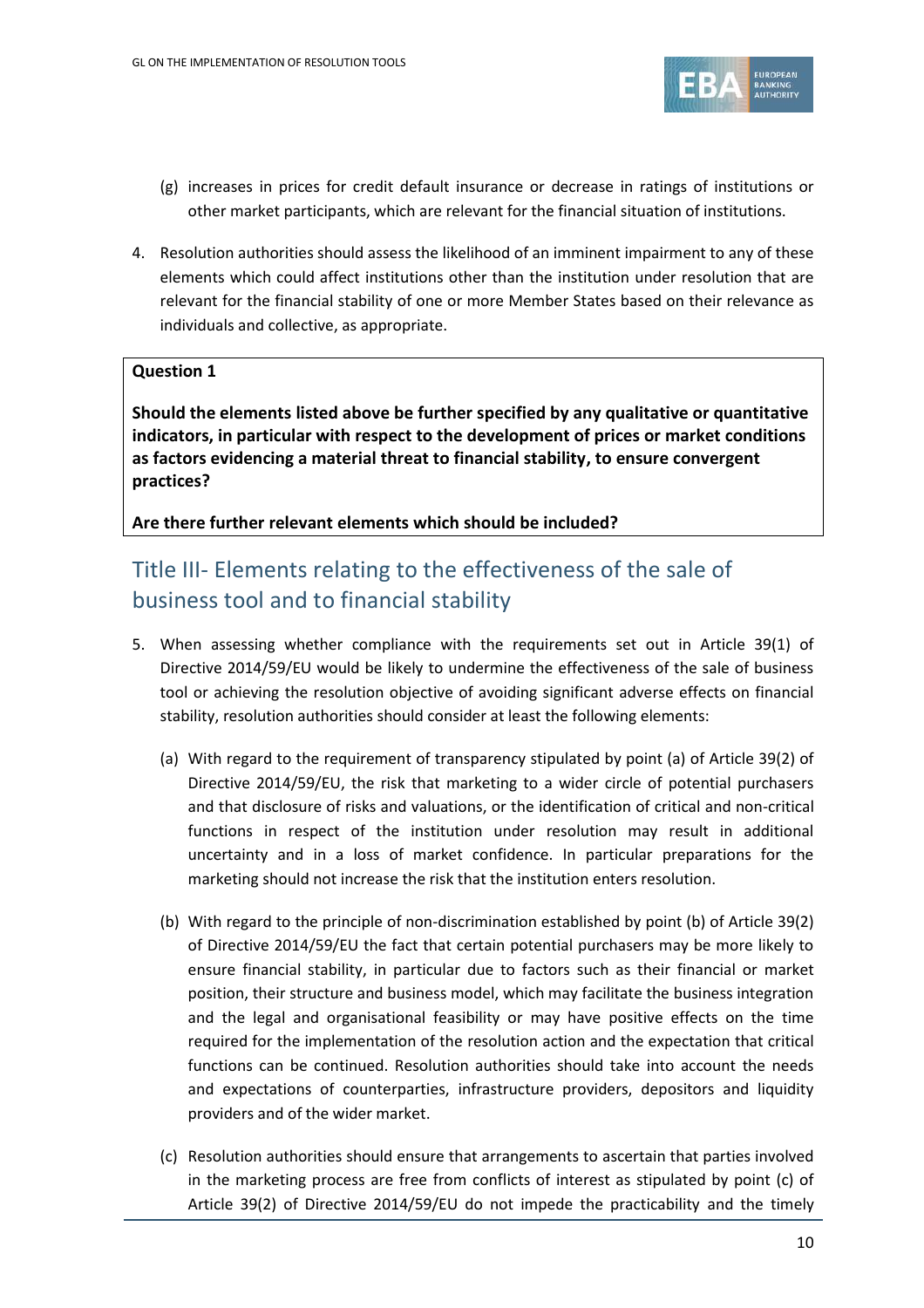

implementation of the resolution action. Resolution authorities should take into account that given the limited number of service providers, advisers and potential purchasers in the market a certain risk of conflicts of interests may be inherent to the sales process.

- (d) When assessing whether advantages to potential purchasers are unfair within the meaning of point (d) of Directive 2014/59/EU, resolution authorities should take into account that the resolution objectives and the need for rapid action may justify incentivising purchasers or limiting their risk, in particular in the context of the use of the financing arrangements for these purposes as mentioned in Article 101(1) of Directive 2014/59/EU.
- (e) When aiming at maximising the sale price as required by point (f) of Directive 2014/59/EU, resolution authorities should take into account the need for rapid action, which may be in conflict with prolonged price negotiations or bidding processes, and the resolution objectives, in particular the continuance of critical functions, which may be in conflict with maximising the sale price for certain business areas. In addition, resolution authorities should take into account that certain potential purchasers may be more likely to ensure financial stability, in particular due to factors such as their financial or market position, their structure and business model.
- 6. When the resolution authority assesses the need to effect a rapid resolution action in accordance with point (e) of Directive 2014/59/EU, it should pay particular regard to the continuance of critical functions, the confidence of depositors and the public, the functioning of infrastructures and the trading times in relevant markets.

#### **Question 2**

**Are there further potential conflicts between the marketing requirement and the effectiveness of the sale of business tool?**

#### **Question 3**

**How could the exercise of judgment by resolution authorities be constrained to ensure convergence in practices in assessing these conflicts?**

### Title IV- Final Provisions and Implementation

These guidelines shall apply as of xxx 2015.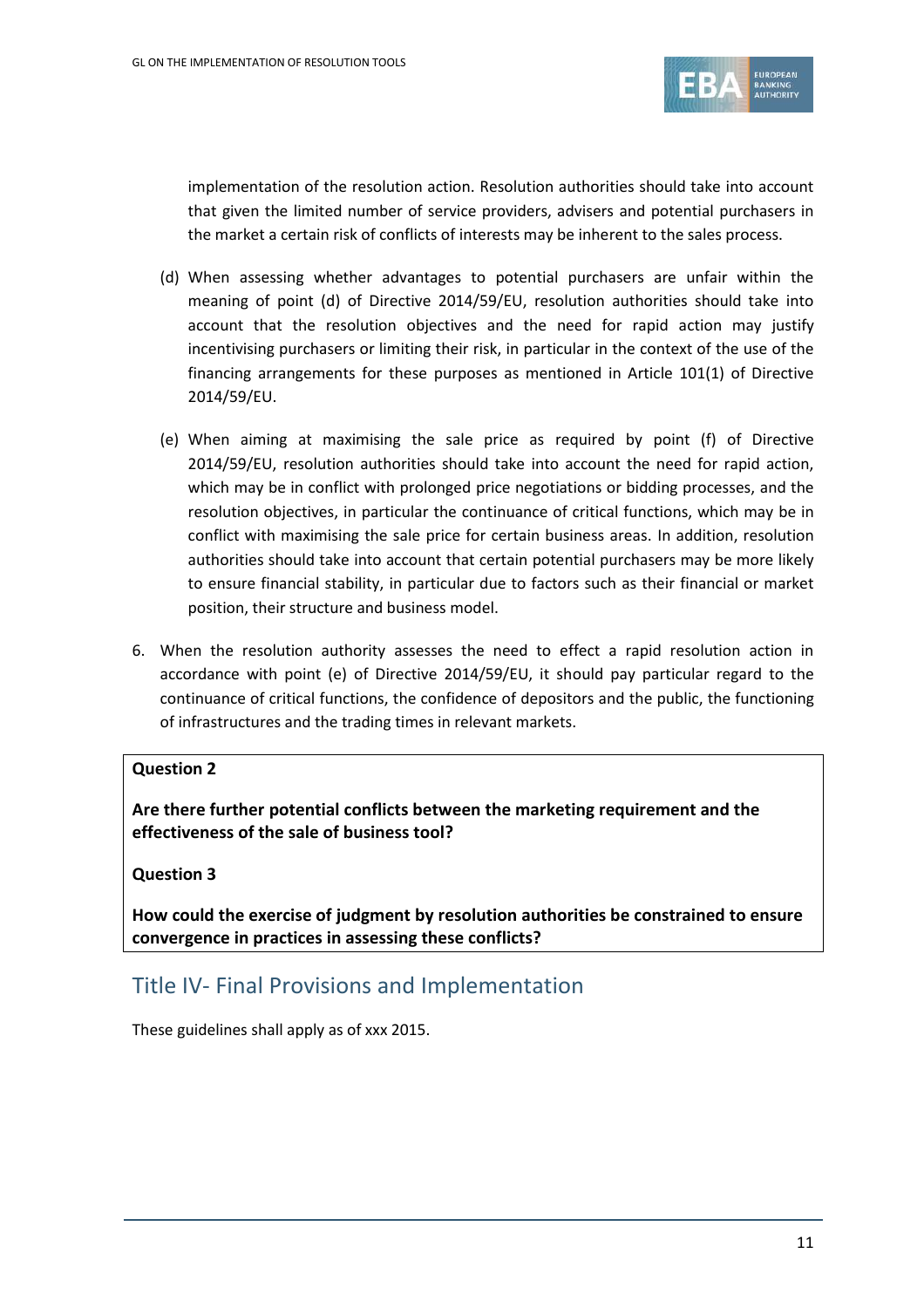

# <span id="page-11-0"></span>5. EBA Guidelines on the determination when the liquidation of assets or liabilities under normal insolvency proceedings could have an adverse effect on one or more financial markets

### Status of these guidelines

This document contains guidelines issued pursuant to Article 16 of Regulation (EU) No 1093/2010 of the European Parliament and of the Council of 24 November 2010 establishing a European Supervisory Authority (European Banking Authority), amending Decision No 716/2009/EC and repealing Commission Decision 2009/78/EC ('*the EBA Regulation'*). In accordance with Article 16(3) of the EBA Regulation, competent authorities and financial institutions must make every effort to comply with the guidelines.

Guidelines set out the EBA's view of appropriate supervisory practices within the European System of Financial Supervision or of how Union law should be applied in a particular area. The EBA therefore expects all competent authorities and financial institutions to whom guidelines are addressed to comply with guidelines. Competent authorities to whom guidelines apply should comply by incorporating them into their supervisory practices as appropriate (e.g. by amending their legal framework or their supervisory processes), including where guidelines are directed primarily at institutions.

### Reporting Requirements

According to Article 16(3) of the EBA Regulation, competent authorities must notify the EBA as to whether they comply or intend to comply with these guidelines, or otherwise with reasons for non-compliance, by dd.mm.yyyy. In the absence of any notification by this deadline, competent authorities will be considered by the EBA to be non-compliant. Notifications should be sent by submitting the form provided at Section 5 to [compliance@eba.europa.eu](mailto:compliance@eba.europa.eu) with the reference 'EBA/GL/201x/xx'. Notifications should be submitted by persons with appropriate authority to report compliance on behalf of their competent authorities.

Notifications will be published on the EBA website, in line with Article 16(3).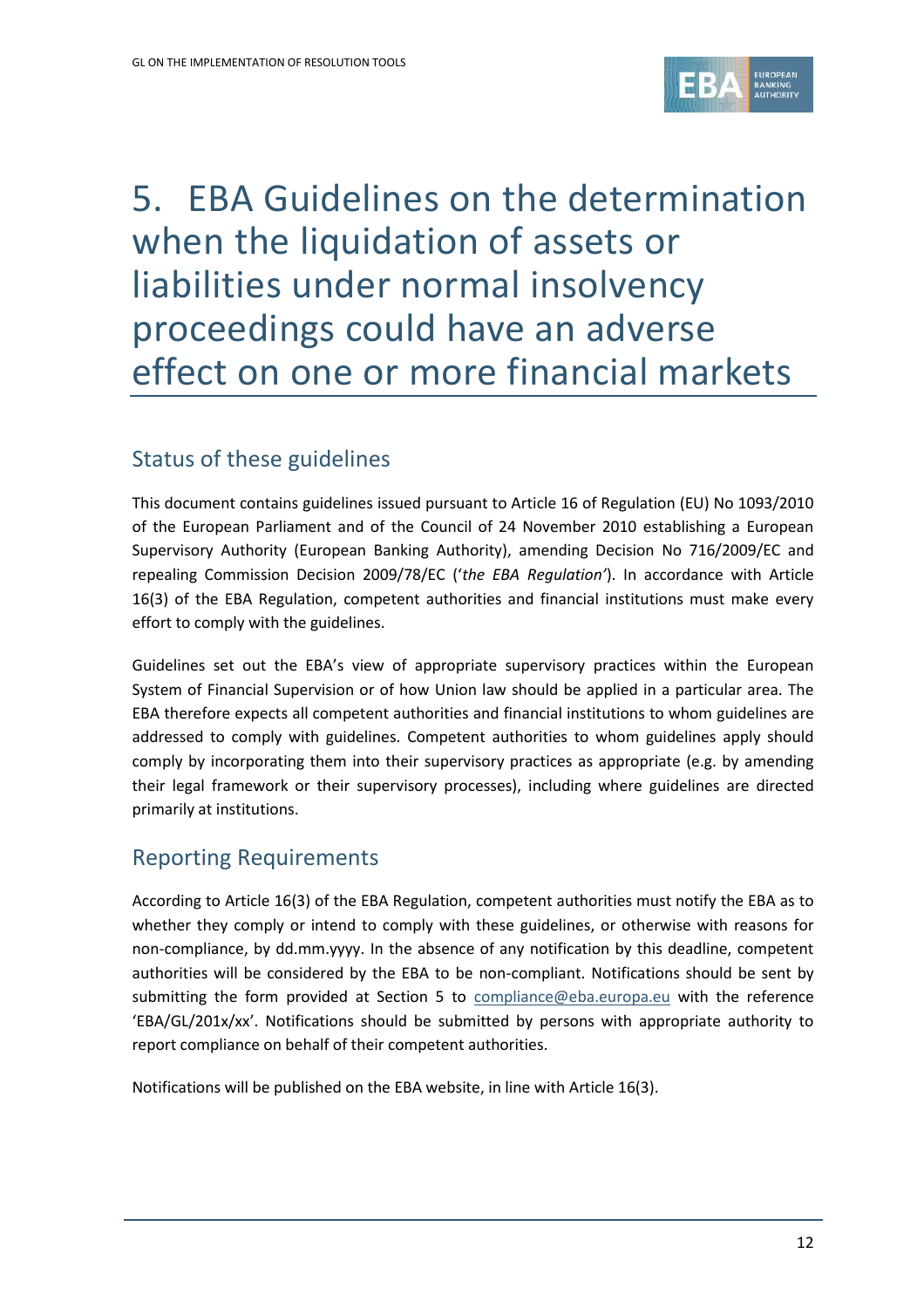

### Title I - Subject matter, scope and definitions

- 1. The guidelines promote the convergence of supervisory and resolution practices in accordance to Article 42(5) of Directive 2014/59/EU regarding the determination, when the liquidation of assets or liabilities under normal insolvency proceedings could have an adverse effect on the financial market.
- 2. The guidelines apply to resolution authorities.

## Title II- Adverse effect on the financial market of the liquidation of assets or liabilities

- 3. When assessing whether the market for certain assets or liabilities is of such a nature that the liquidation of these assets under normal insolvency proceedings could have an adverse effect on one or more financial markets, resolution authorities should assess the situation of the market for these assets, and the impact of a disposal of these assets on the markets where they are traded and on financial stability. However, resolution authority should not assume deterioration in the quality of the assets concerned or dysfunctional markets as necessary requirements for the conclusion that the liquidation could have an adverse effect on one or more financial markets.
- 4. Resolution authorities should assess at least the following elements, taking into account the urgency of the resolution action:
	- (a) Whether the market for these assets is impaired, based on the following indicators:
		- (i) The development of the liquidity of the markets for these assets or comparable asset classes;
		- (ii) whether these assets or comparable asset classes have been classified as impaired for accounting purposes and whether provisions have been set up by institutions in respect of these assets;
		- (iii) incurred losses and unstable cash flows under these assets;
		- (iv) downward value adjustments of the assets or corresponding price developments of associated hedges or comparable asset classes;
		- (v) high volatility in prices compared to the market in general, in particular uncommonly high price differences between different markets which typically show an identical development;
		- (vi) reduction of share prices and deterioration of ratings and refinancing conditions of institutions holding high amounts of these assets, compared to the rest of the market;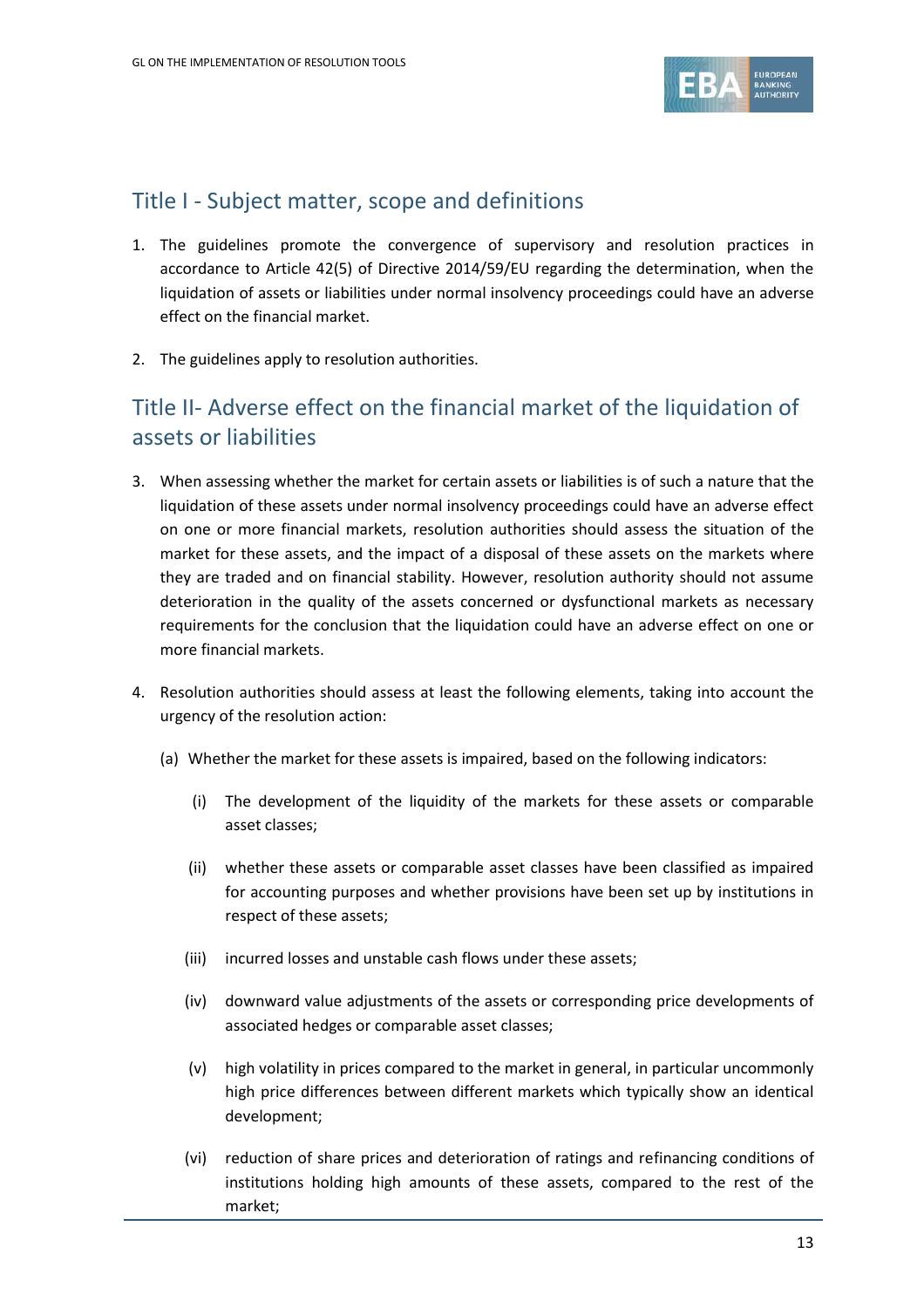

- (b) the impact of a disposal of these assets on the markets where they are traded, taking into account:
	- (i) The size of the concerned markets and the range of potential purchasers;
	- (ii) the impact the liquidation of the assets is expected to have on the prices for comparable asset prices;
	- (iii) the expected timeframe for the liquidation of the assets under normal insolvency proceedings, including a potential accelerated distress sale;

#### **Question 4**

#### **Should the elements listed above further be specified by any qualitative or quantitative factors to ensure convergent practices?**

#### **Are there further relevant elements which should be included?**

- (c) the situation of the financial markets and the direct or indirect effects of a disposal of these assets, taking into account:
	- (i) the risk of a systemic crisis, as evident from the number, size or significance of institutions which are at risk of meeting the conditions for early intervention or the resolution conditions;
	- (ii) whether the sale of the assets or an impairment of markets can result in contagion, in particular with regard to the amount of assets or comparable asset classes held by institutions, or where such holdings are valued at market prices;
	- (iii) a reduction in or an increase in prices of short or medium term funding available to institutions;
	- (iv) an impairment to the functioning of the interbank funding market, as particularly apparent from an increase of margin requirements and decrease of collateral available to institutions.
- 5. The elements listed in paragraph above are without prejudice to further elements, the assessment of which resolution authorities deem relevant in the specific case having regard to the particular circumstances.
- 6. Where the resolution authorities considers the transfer of assets and liabilities, in particular a portfolio of derivatives or other assets and liabilities that are legally or economically interlinked, the resolution authority should assess the elements under paragraph 3 also with respect to the portfolio as a whole and comparable portfolios. In addition, the resolution authority should assess the impact the unwinding of the portfolio could have on the financial markets, taking into account the effect on counterparties to these assets and liabilities such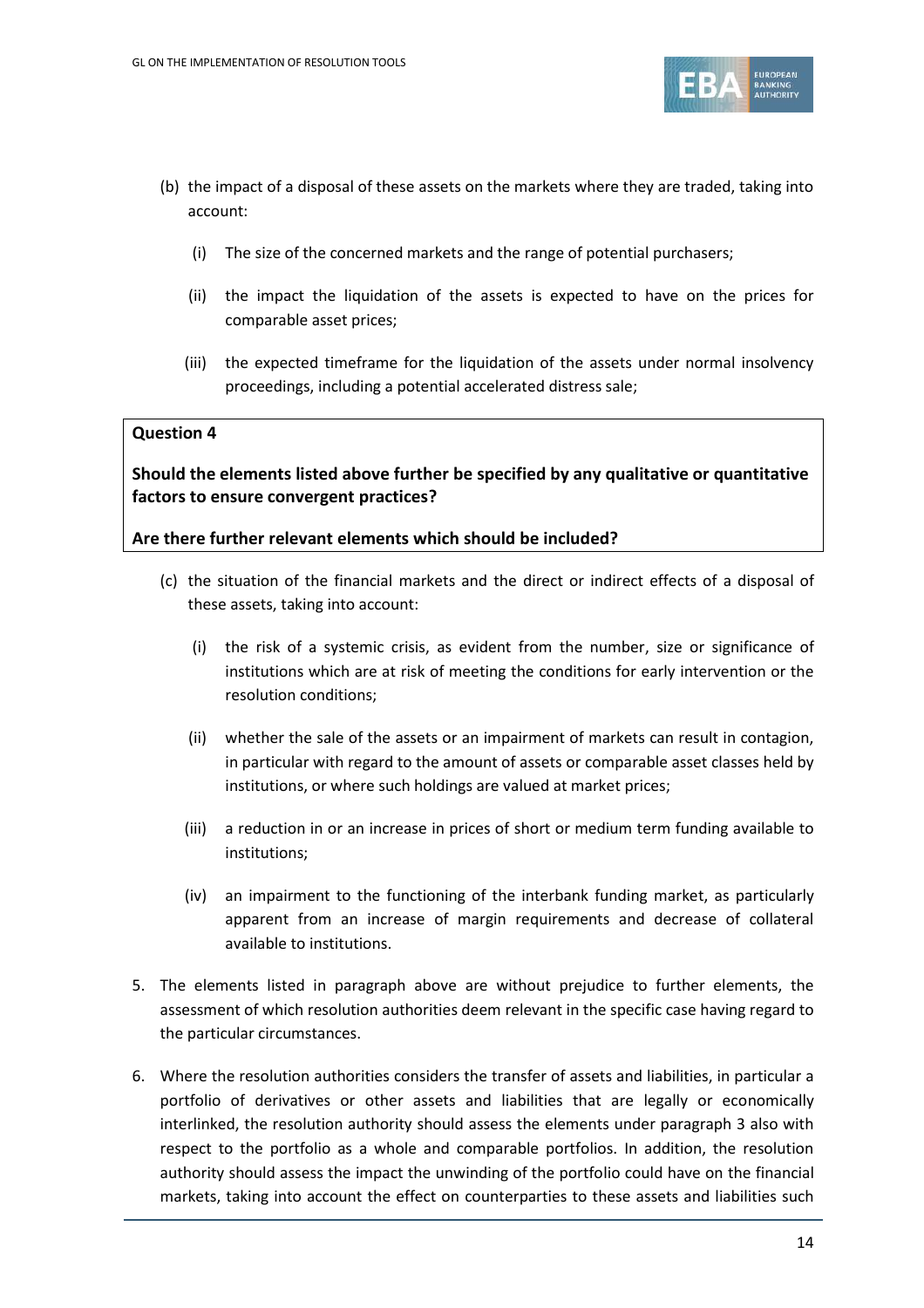

as the discontinuance of hedging relations and the need to find a replacement for them or the impact on or special requirements of central counterparties.

#### **Question 5**

**Which specific considerations should apply regarding the liquidation of derivative portfolios? Is the assessment of the impact of the unwinding of derivative portfolio practicable? How could it be made more practicable?**

#### **Question 6**

**Are there further relevant examples of assets and liabilities linked to each other?**

#### **Question 7**

**How could the exercise of judgment by resolution authorities be constrained to ensure convergence in practices in assessing the situation of the financial markets and the impact of the disposal of assets?**

### Title IV- Final Provisions and Implementation

These guidelines shall apply as of xxx 2015.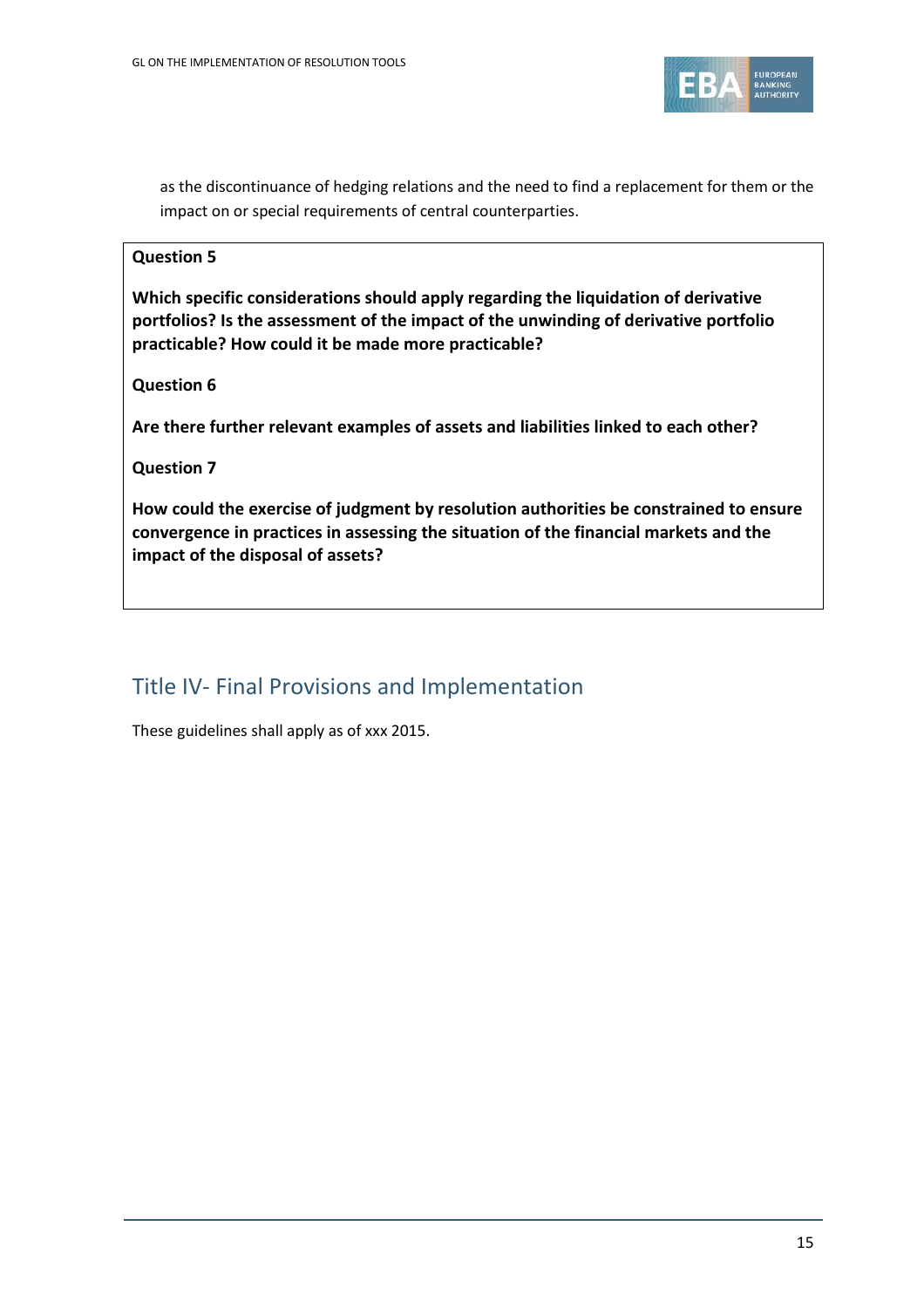

# <span id="page-15-0"></span>6. Accompanying documents

## <span id="page-15-1"></span>6.1 Cost- Benefit Analysis / Impact Assessment

#### Introduction

1

Article 39(4) of Directive 2014/59/EU requires the EBA to develop guidelines that specify the factual circumstances amounting to a material threat and the elements relating to the effectiveness of the sale of business that the resolution authorities should account for when:

- There is a material threat to financial stability arising from or aggravated by the failure of likely failure of the institution under resolution, and
- The compliance with the requirements<sup>1</sup> would be likely to undermine the effectiveness of the sale of business tool in addressing the threat or achieving the resolution objective.

Article 42(14) of Directive 2014/59/EU requires the EBA to issue guidelines to promote the convergence of supervisory and resolution practices regarding the determination when the liquidation of the assets or liabilities under normal insolvency proceeding could have an adverse effect on the financial market. The determination is in accordance to paragraph 5 of same Article and is applicable when:

- the situation of the particular market for those assets is of such a nature that the liquidation of those assets under normal insolvency proceedings could have an adverse effect on one or more financial markets,
- such a transfer is necessary to ensure the proper functioning of the institution under resolution or bridge institution; or
- such a transfer is necessary to maximise liquidation proceeds.

As per Article 16(2) of the EBA regulation (Regulation (EU) No 1093/2010 of the European Parliament and of the Council), any guidelines developed by the EBA shall be accompanied by an Impact Assessment annex which analyses 'the potential related costs and benefits'. Such annex shall provide the reader with an overview of the findings as regards the problem identification, the options identified to remove the problem and their potential impacts.

 $^1$  These are the requirements under Article 31(2) of Directive 2014/59/EU referring to the resolution objectives.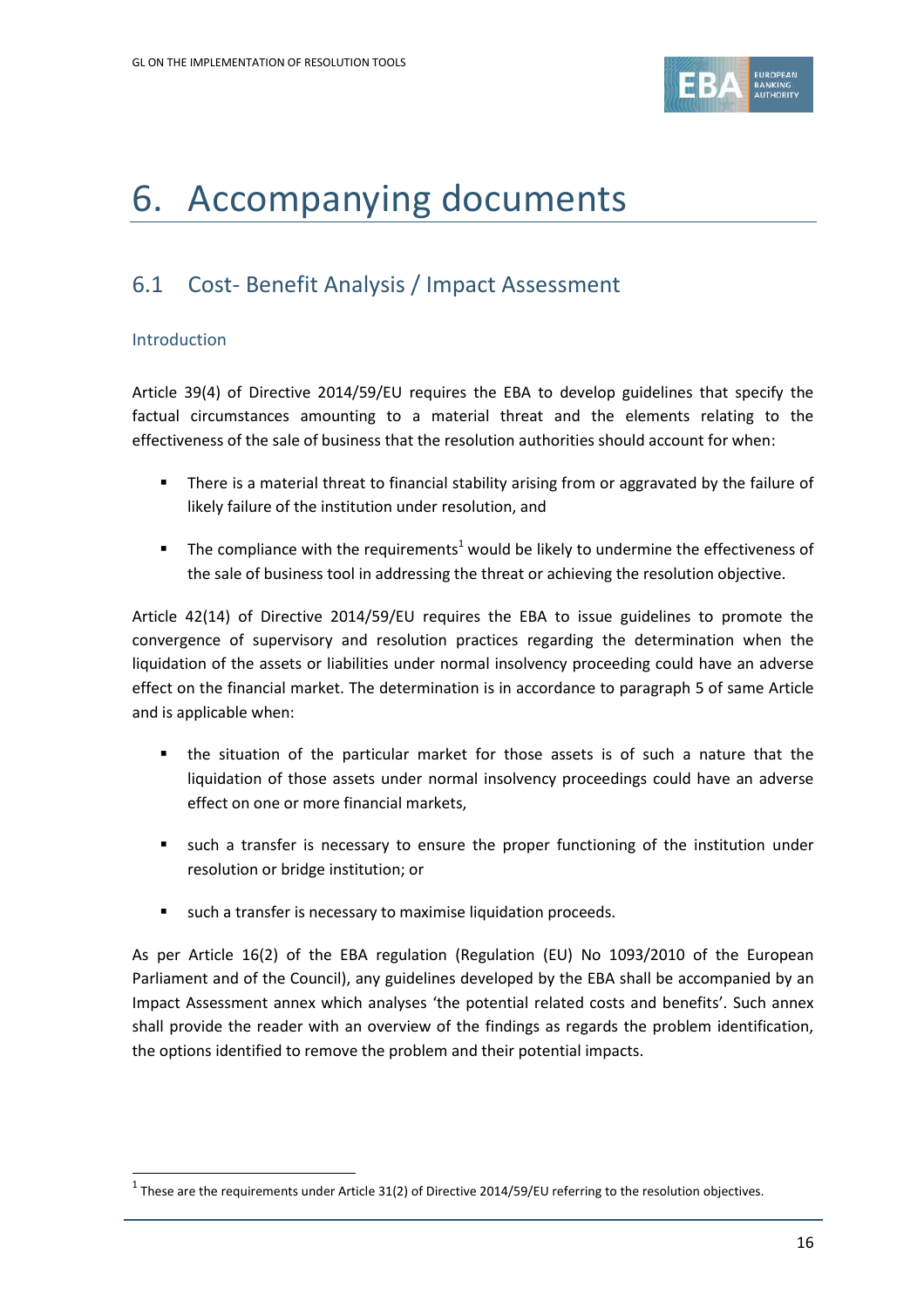

This annex presents the impact assessment with cost-benefit analysis of the provisions included in the guidelines described in this consultation paper. Given the nature of the guidelines, the impact assessment is high-level and qualitative in nature.

#### Problem definition and the baseline scenario

Current EU regulatory framework is in the process of building a resolution mechanism where Member States aim to achieve an orderly winding-out of the institutions in resolution by preventing potential adverse effect of the resolution process. Directive 2014/59/EU acknowledges the possibility of adverse effects during the process and leaves Member States leeway when they should otherwise carry out the process in line with the standard procedures.

Directive 2014/59/EU states that resolution authorities in Member States should account for potential extraordinary circumstances and waive certain standard procedures applicable to the sale of business tool when i) the circumstances can amount to material threat to financial stability and jeopardise the effective sale of business tool, and ii) the procedures are in conflict with the effectiveness of the tool. The provisions in Directive 2014/59/EU are formulated in generic terms and they do not specify: i) the circumstances that can amount to material threat to financial stability, and ii) the nature and consequences of conflicts between the requirements to ensure a transparent sales process and the effectiveness of the sale of business tool.

With regard to the assessment whether the liquidation of assets and liabilities under normal insolvency proceedings can have an adverse effect on financial market(s), the criteria against which the resolution authorities assess a specific situation that are not specified in Directive 2014/59/EU.

The core problem that the guidelines aim to address is the lack of a harmonised approach when the resolution authorities interpret these elements for assessment. Lack of consistency and potential variations in the interpretation of these elements may lead to:

- Asymmetric information between resolution authorities. This is important in particular when the institution in question has a large cross-border dimension. In order to handle cross-border cases resolution authorities may need to work in cooperation. Lack of information and asymmetric information between resolution authorities can obstacle effective and smooth cooperation and delay orderly resolution process.
- Spillover effect of adverse consequences. Financial stability in several jurisdictions can be affected by lack of timely implementation of resolution action of a third jurisdiction which practice diverse approach.
- Uneven playing field for institutions in the EU, i.e. different treatment of various entities belonging to the same cross-border groups due to different supervisory/resolution practices.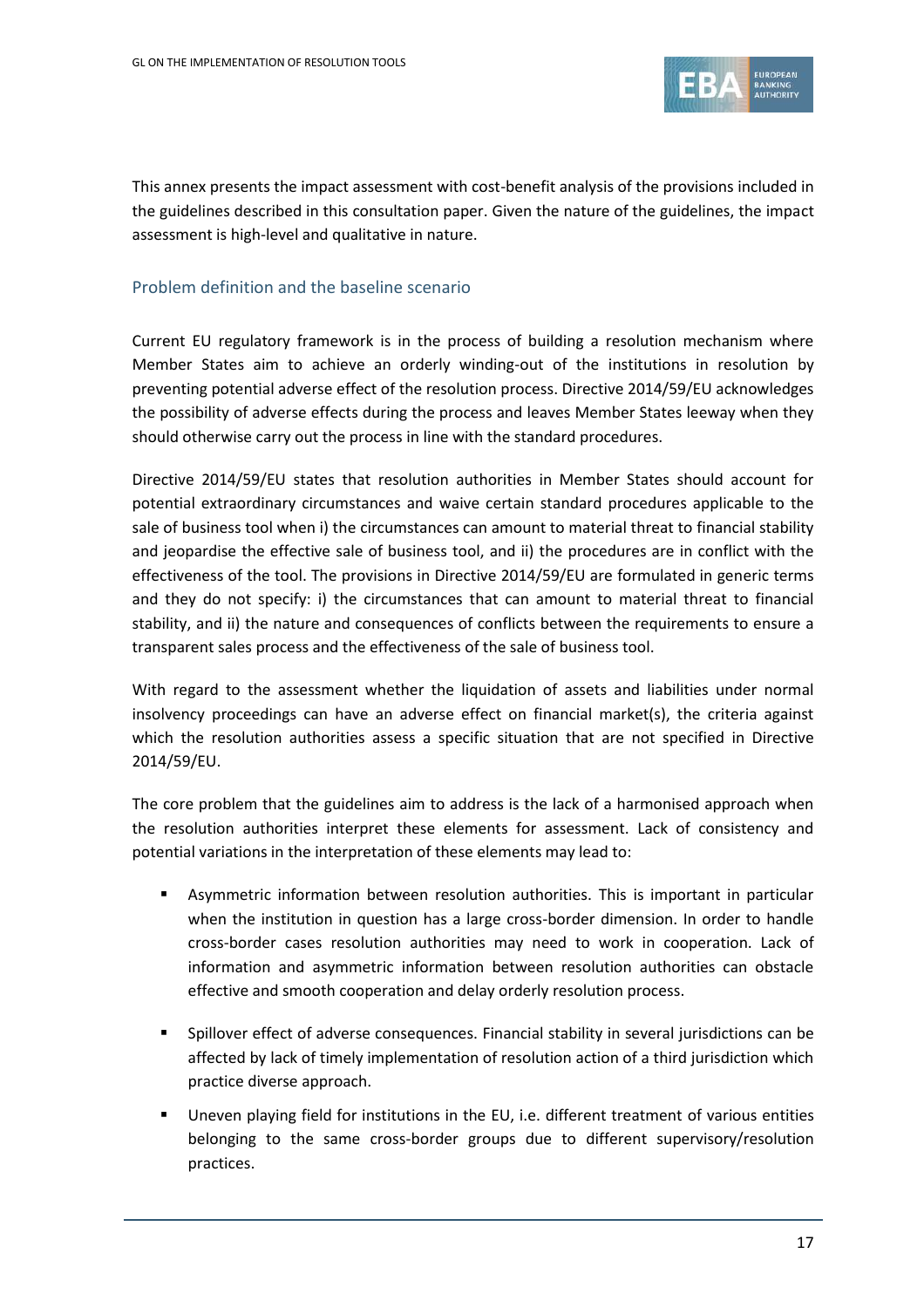

 (Ex-ante) different signals to the market players, i.e. the expectations of the agents such as counterparties, infrastructure providers, depositors, liquidity providers and the wider market players may have different expectation from the regulatory process. Different expectations may also turn into uncertainty when there is a cross-border dimension since the same agent may receive different signals from different resolution authorities.

Currently, none of the Member States has developed a framework to tackle these potential adverse effects of non-coordinated resolution and insolvency frameworks applicable to institutions. The baseline scenario therefore assumes that the starting point for all Member States to comply with the framework suggested in the draft guidelines is the same.

#### **Objectives**

The objective of the guidelines is to promote convergence of supervisory and resolution practices regarding interpretation of the circumstances amounting to a material threat to financial stability, the elements relating to the effectiveness of the sale of business tool and to financial stability, and the criteria to assess the potential adverse effects of the standard liquidation of assets and liabilities on the financial markets[. Table 1](#page-17-0) presents the objectives of the draft guidelines.

| <b>Operational objectives</b>    | <b>Specific objectives</b>       | <b>General objectives</b>              |
|----------------------------------|----------------------------------|----------------------------------------|
| Equip competent authorities and  | Improve the regulatory system to | Reduce the probability of systemic     |
| resolution authorities with more | achieve optimal resolution       | banking crises and mitigate threats to |
| effective, precise and accurate  | practices.                       | financial stability.                   |
| tools (e.g. criteria and         |                                  |                                        |
| circumstances) for handling      |                                  |                                        |
| effective resolution.            |                                  |                                        |
| Harmonise the practices in       | Improve cross-jurisdictional     | Promote the effective and efficient    |
| relation to resolution actions   | cooperation in relation to the   | functioning of the internal market.    |
| across Member States.            | resolution of cross-border       |                                        |
|                                  | institutions.                    |                                        |

#### <span id="page-17-0"></span>Table 1: Operational, specific and general objectives of the guidelines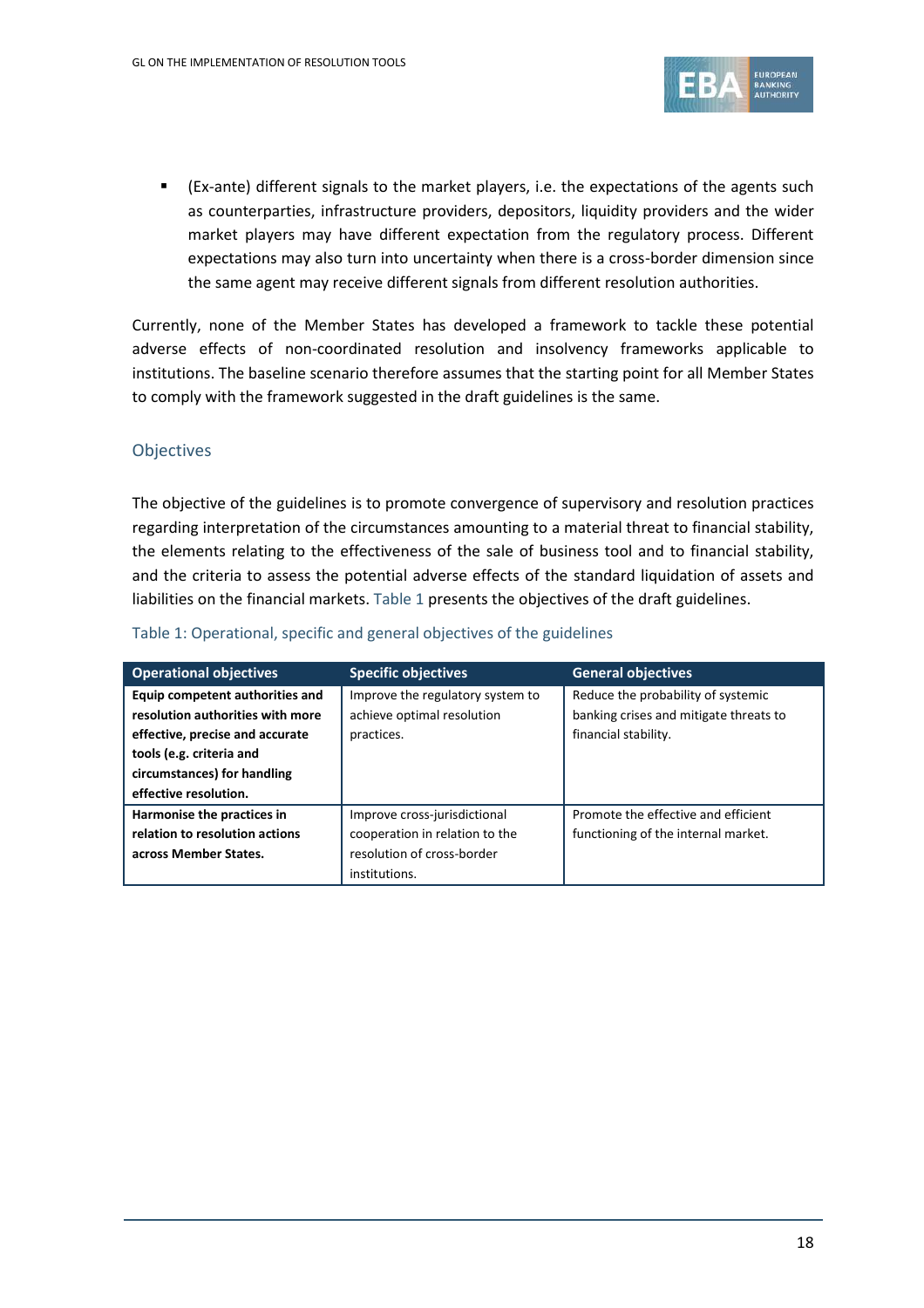

#### Technical options

The section presents the major technical options discussed among the WS members during the preparation of the draft guidelines and presents qualitatively the potential costs and benefits associated with the preferred options.

Technical options for factual circumstances amounting to a material threat to financial stability and of the elements related to the effectiveness of the sale of business tool

#### a. Technical options related to the scope of 'material threat'

**Option 1a**: The concept of 'material threat' is defined in a way corresponding to the public interest test provided in Article 32(1)(c) and 32(5) of Directive 2014/59/EU (while making additional and more detailed specifications with a view to the focus on financial stability and the objective to ensure convergent practices).

**Option 1b**: The concept of 'material threat' is defined to set a higher threshold of risk for financial stability compared to the public interest test provided in Article 32(1c) and 32(5) of Directive 2014/59/EU.

The assessment of the options considers whether the term 'material threat' should be defined corresponding to the public interest test or should set criteria higher than the public interest test, i.e. circumstances that may cause more severe threat to the resolution objectives than required in Article 32(1)(c) and 32(5) of Directive 2014/59/EU. Precisely, Article 32(1)(c) and 32(5) of Directive 2014/59/EU states that a resolution action is necessary in the public interest  $(32(1)(c))$  and a resolution action shall be treated as in the public interest if it is necessary for the achievement of and is proportionate to one or more of the resolution objectives referred to in Article 31 of Directive 2014/59/EU and winding up of the institution under normal insolvency proceedings would not meet those resolution objectives to the same extent (32(5)). Option 1a does not identify the risk level beyond the limits of the Article 32(1)(c) and 32(5).

Option 1b suggests that the definition and the criteria that the resolution authorities should assess in order to apply exemption in the standard resolution proceedings should apply under narrower conditions than Article 32(1)(c) and 32(5). The option assumes for the material threat a risk level higher than for the significant adverse effects under the public interest test (Article  $32(1)(c)$  and  $32(5)$ ). In other words, the option assures that only a material threat that generates a risk level higher than the risk required for the standard conditions for entering into resolution can justify the exceptions in standard rules.

Option 1a is the preferred option because the context of the two conditions of Article 39(4)(a) and (b) implies that they should focus on the resolution objective of financial stability, whereas there is no evidence that they require a higher risk level. It is reasonable to argue that defining a risk level beyond the objectives of the Directive 2014/59/EU would be in conflict with the objective of Article 39 of ensuring the effectiveness of the sale of business tool. Therefore, at this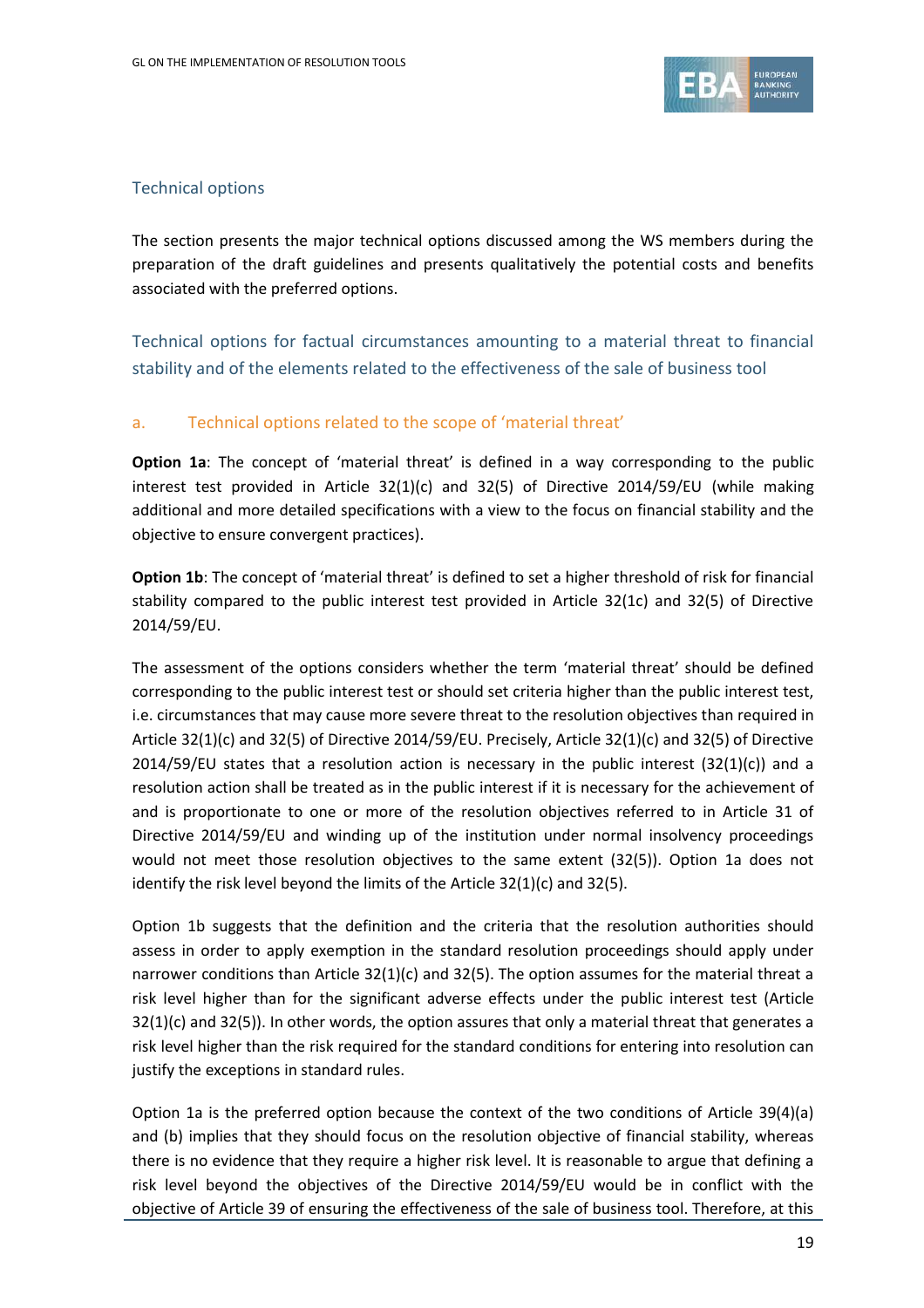

stage there is no visible added value of a definition for material threat beyond Article 32(1)(c) and 32(5) of Directive 2014/59/EU.

However, within Option 1a the definition of material threat is reflected in the draft guidelines with a focus on financial stability, and therefore is consistent with and complements the rest of the EBA mandate specified in Article 39(3b).

Since the draft guidelines address resolution authorities only, the costs, if any, that the draft guidelines might generate, will fall on the resolution authorities only. The costs related to the incorporation of the criteria into national practice are expected to be negligible because the guidelines do not imply additional operational and administrative cost beyond the transposition of the Level 1 text.

During the implementation of the process the resolution authorities have a short period of time (e.g. 1-7 days) to carry out the procedures. It is not possible to quantify the costs associated with such intervention since it largely depends on the magnitude and the conditions around that particular case. In any event, again there are no apparent additional costs beyond those required by the Level 1 text.

A wider group of agents is expected to benefit from the policy intervention. In terms of the benefits, a more precise and harmonised regulatory framework is expected to tackle the identified problems and ensure the effectiveness of the resolution. Resolution authorities are expected to benefit from symmetric information, and more effective and efficient cooperation across jurisdictions. This then decreases the probability of systemic risk and bank failure related risk to the public.

#### b. Technical options related to the circumstances and elements

**Option 2a**: Exhaustive list of circumstances indicating for the assessment of the material threat to financial stability, and of the elements related to the effectiveness of the sale business tool.

**Option 2b:** Non-exhaustive/indicative list of circumstances indicating for the assessment of the material threat to financial stability, and of the elements related to the effectiveness of the sale business tool.

The assessment discusses whether the draft guidelines should include an exhaustive (Option 2a) or an indicative list (Option 2b) of circumstances and elements for the assessment of the material threat to financial stability and to the effectiveness of the sale business tool.

The preferred option in this assessment is Option 2b for two reasons:

 There are great variations across cases that the resolution authorities will potentially handle. These variations result from the nature, scale and intensity of the crisis and the affected markets, and the characteristics peculiar to the institution, e.g. size, interconnectedness, business model.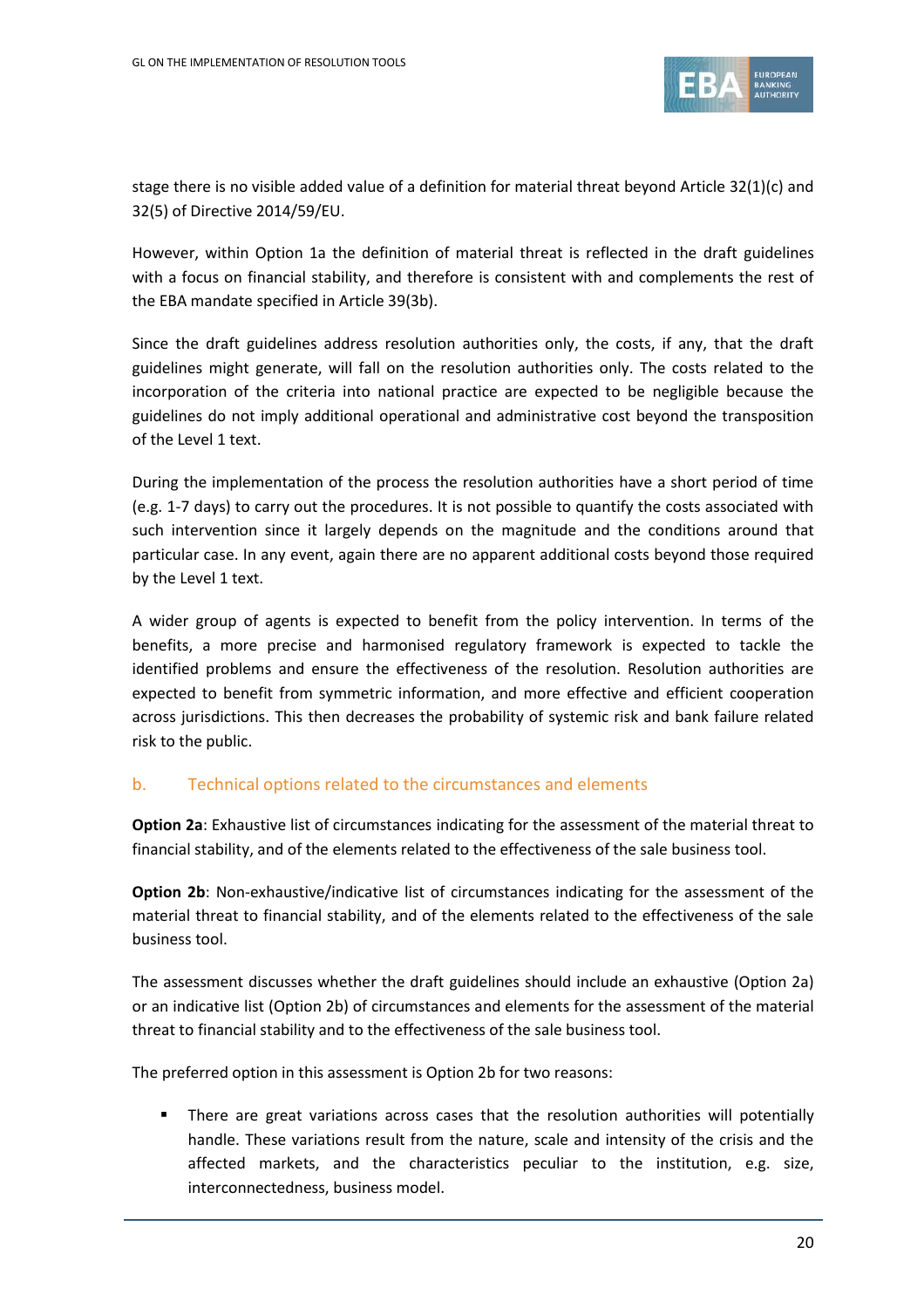

 An exhaustive list is very static and may incur higher both opportunity and administrative cost: i) in a case of urgency there may be other relevant criteria that the resolution authorities need to look at yet these criteria are not included in the exhaustive list, and ii) as the further experience reveals other circumstances the regulatory framework needs to be updated on a regular basis.

Option 2a provides a static and inflexible framework for the resolution authorities to rely on in the case of a resolution.

The draft guidelines suggest an indicative set of circumstances which are relevant for the risk that marketing the institution under resolution results in aggravating uncertainty and a loss in market confidence. These circumstances reflect the specific market situation and permit authorities to take into account the importance of the institution in terms of its size, market share, impact on the rest of the banking sector, i.e. on lending and market price.

Similarly, the draft guidelines introduce a set of minimum elements for the resolution authorities to assess whether the implementation of the sale of business tool under the full set of standard rules of the market economy as stated under Article 39 (e.g. fairness, competitiveness and transparency) jeopardises the resolution objectives and whether exemptions should be applied. The list of elements accounts for potential scenarios where the required procedures may aggravate the crisis situation and threat financial stability.

Option 2a is expected to be costlier for both the resolution authorities (higher administrative cost) and the public/tax payers (the opportunity cost and higher risk). Costs associated with the implementation of Option 2b are not expected to go beyond the work that the resolution authorities need to carry out under the Level 1 text.

In terms of benefits, a more precise and harmonised regulatory framework is expected to tackle the identified problems. Resolution authorities are expected to benefit from symmetric information, and more effective and efficient cooperation across jurisdictions. This then decreases the probability of systemic risk and bank failure related risk to the public.

Technical options for the determination when the liquidation of assets and liabilities under normal insolvency proceedings can have an adverse effect on financial markets

#### c. Technical options related to the elements

**Option 3a**: Exhaustive list of elements for the assessment of the impairment of market situation.

**Option 3b**: Non-exhaustive/indicative list for the assessment of the impairment of market situation.

The assessment includes whether the draft guidelines should include an exhaustive list or a nonexhaustive of elements for the assessment of the impairment of the market situation for the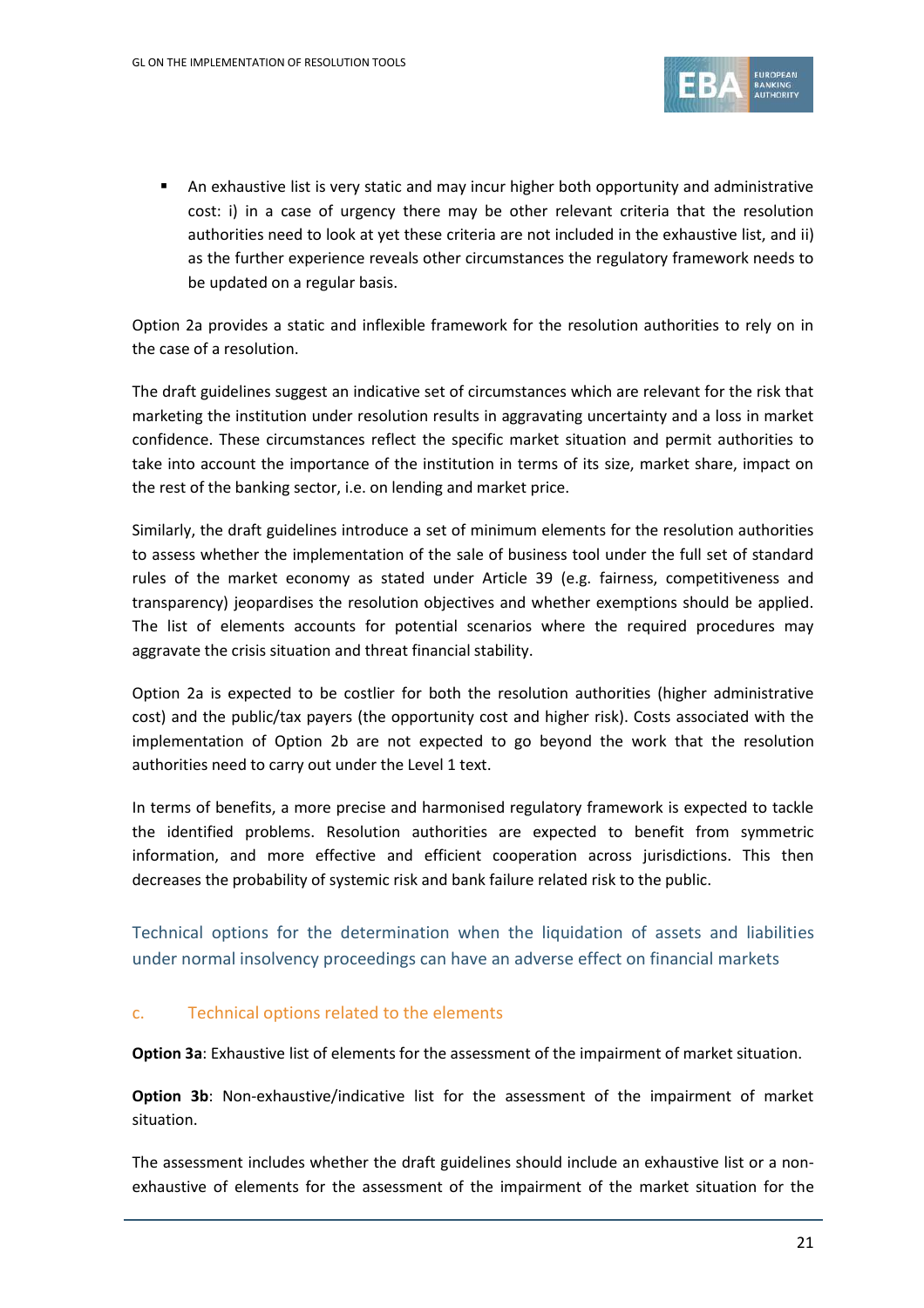

assets. The argumentation is similar to the one presented in the previous sub-section and the same theoretical reasoning applies.

Option 3b is the preferred option due to its capacity to handle the resolution process in a crisis situation in a flexible, more effective and efficient way. The option is deemed to be more dynamic and accommodate features peculiar to jurisdictions, institutions and the crisis environment, including circumstances that cannot be anticipated at present.

The minimum list suggested in the draft guidelines covers elements related to the price and liquidity conditions of the assets, market share and relative importance of the assets in the market, and hence potential impact of the disposal of the assets on the banking sector.

Option 3a is expected to be costlier for both the resolution authorities (higher administrative cost) and the public (the opportunity cost and higher risk). Costs associated with the implementation of Option 2a are not expected to go beyond those associated with the work that the resolution authorities need to carry out within the framework of the Level 1 text.

In terms of benefits, a more precise and harmonised regulatory framework is expected to tackle the identified problems. Resolution authorities are expected to benefit from symmetric information, and more effective and efficient cooperation across jurisdictions. This then decreases the probability of systemic risk and bank failure related risk to the public.

## <span id="page-21-0"></span>6.2 Overview of questions for Consultation

#### **Question 1**

**Should the elements listed above be further specified by any qualitative or quantitative indicators, in particular with respect to the development of prices or market conditions as factors evidencing a material threat to financial stability, to ensure convergent practices?** 

**Are there further relevant elements which should be included?**

**Question 2**

**Are there further potential conflicts between the marketing requirement and the effectiveness of the sale of business tool?**

**Question 3**

**How could the exercise of judgment by resolution authorities be constrained to ensure convergence in practices in assessing these conflicts?**